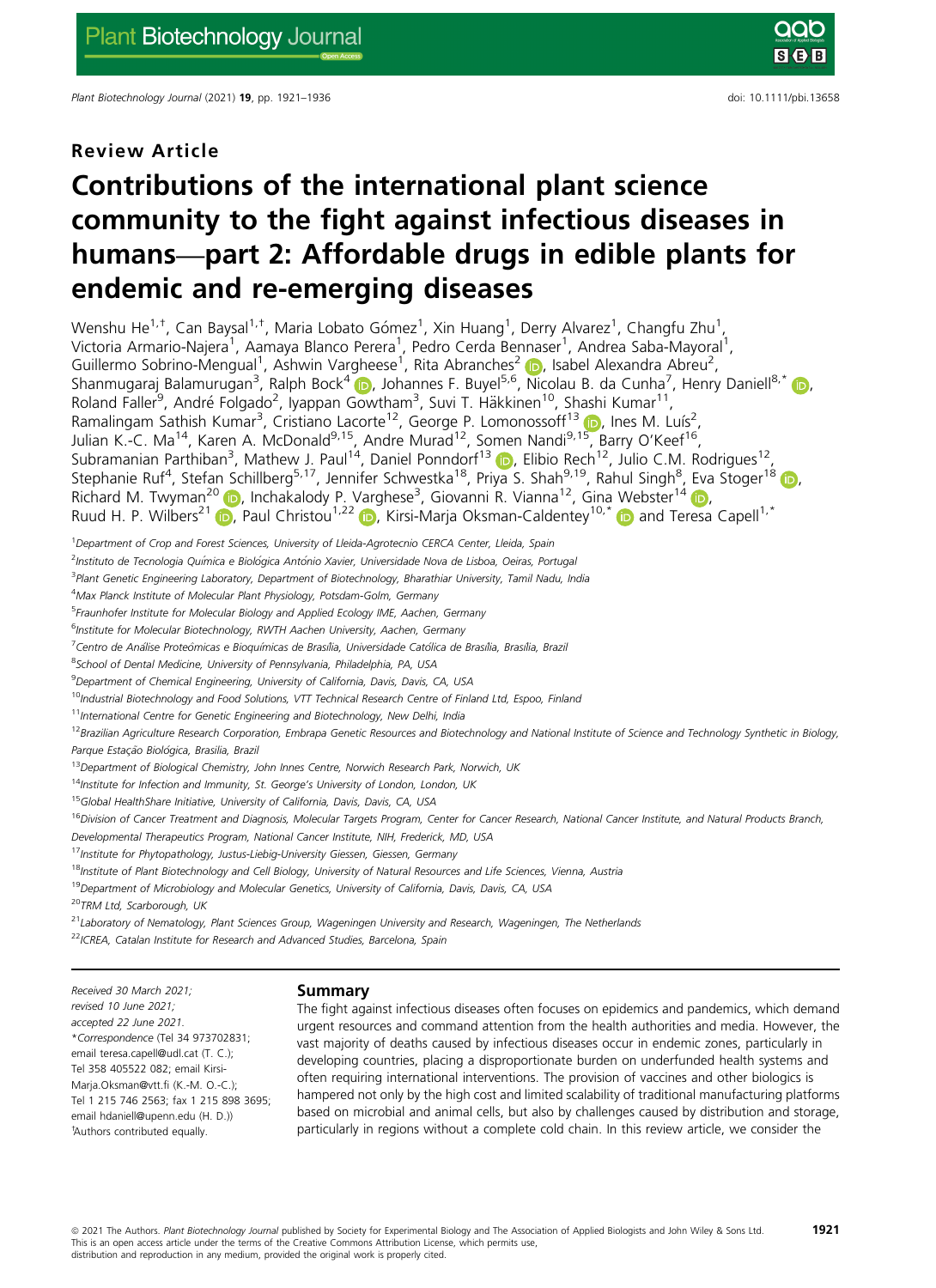Keywords: molecular farming, plantmade pharmaceuticals, oral delivery, endemic disease, re-emerging disease. potential of molecular farming to address the challenges of endemic and re-emerging diseases, focusing on edible plants for the development of oral drugs. Key recent developments in this field include successful clinical trials based on orally delivered dried leaves of Artemisia annua against malarial parasite strains resistant to artemisinin combination therapy, the ability to produce clinical-grade protein drugs in leaves to treat infectious diseases and the long-term storage of protein drugs in dried leaves at ambient temperatures. Recent FDA approval of the first orally delivered protein drug encapsulated in plant cells to treat peanut allergy has opened the door for the development of affordable oral drugs that can be manufactured and distributed in remote areas without cold storage infrastructure and that eliminate the need for expensive purification steps and sterile delivery by injection.

# Introduction

Infectious diseases can be classified according to prevalence, with rare diseases affecting a small proportion of the population (less than one in 1500–2500 people, depending on the jurisdiction) either due to a stable low transmission rate or because the disease is **emerging** or **re-emerging** (resurgent) and the incidence is low but increasing. Infectious diseases can also be divided into categories based on their epidemiology and are often described as epidemic or pandemic (discussed in our sister article in this issue Lobato Gómez et al., 2021) or endemic in a given region.

An **endemic disease** is prevalent in a particular geographic area due to sustained local transmission, but broader dissemination is prevented by factors such as vector range/habitat (e.g. malaria is restricted by the natural range of mosquito vectors) or technologies (e.g. helminth infections are restricted to areas that lack water purification). A hyperendemic disease has a high level of incidence in an endemic area and can even trigger local epidemics, in which a more serious outbreak is sudden and unexpected (CDC, 2020b). When an endemic disease affects almost all individuals in an endemic area, it is described as **holoendemic**, although the symptoms may differ in severity through the population, as seen for malaria (WHO, 2016). Travel can spread endemic diseases beyond their normal range (Wilson, 2005). However, the establishment of such diseases in new ranges is limited by the factors described above and by the strict imposition of vaccination programmes for travellers (CDC, 2020a).

This review article assesses the use of plant biotechnology as a means to tackle endemic diseases, focusing on the use of plants as bioreactors for the production of pharmaceutical products including protein drugs, vaccines, antibodies and antivirals for established endemic diseases as well as neglected and re-emerging diseases. The diseases covered by the article are summarized in Table 1, with more details on the incidence, prevalence and burden associated with these diseases provided in Table S1.

# Plants for the mucosal delivery of pharmaceuticals

Plant biotechnology has multiple roles in the fight against infectious diseases, from the provision of emergency testing infrastructure (Webb et al., 2020) to the manufacture of smallmolecule drugs, biologics (vaccines and therapeutics) and diagnostic reagents (Capell et al., 2020; McDonald and Holtz, 2020; Rosales-Mendoza, 2020; Tusé et al., 2020). The utilization of plants to provide injectable drugs for the treatment of epidemic and pandemic diseases is reviewed in detail in our sister article in this issue (Lobato Gómez et al., 2021). However, the most

dangerous human pathogens cause respiratory or gastroenteric diseases and enter the body through mucosal surfaces. In addition to inducing systemic immunity, it is therefore advantageous to achieve passive or active mucosal immunity via oral or nasal administration in order to prevent infection and decrease transmission. Indeed, mucosal and systemic immune responses often differ both qualitatively and in terms of potency. However, a major challenge for mucosal vaccines and therapeutics is the need for them to withstand degradation, especially following oral delivery. To ensure that the active components remain intact upon arrival at their effector site, they must be fortified to

Table 1 Classification of infectious diseases based on their epidemiology, showing the number of people affected in a specific time and place. The fatality rate was calculated by dividing the number of deaths by the total number of identified cases in the specific time and place. References are listed in Table S1

| Classification                               | Disease              | Number of people<br>affected                                  | Fatality rate                     |
|----------------------------------------------|----------------------|---------------------------------------------------------------|-----------------------------------|
| Endemic diseases                             | Dengue<br>fever      | 4.2 million (total of<br>global cases, 2019)                  | $1\%$                             |
|                                              | West Nile<br>fever   | 2645 (USA, 2018)                                              | 6.2%                              |
|                                              | Yellow<br>fever      | 2399 (December 2015-<br>February 2018)                        | 29%                               |
|                                              | Rabies               | 59,000/year (total of<br>global cases estimate)               | 100% (once<br>symptoms<br>appear) |
|                                              | Malaria              | 229 million (total of<br>global cases, 2019)                  | 0.18%                             |
|                                              | Tuberculosis         | 7.6 million (total of<br>global cases, 2018)                  | 19.7%                             |
|                                              | Helminth<br>diseases | 1.5 billion (total of<br>global cases, 2019)                  | $< 1\%$                           |
| Re-emerging or<br>rare/neglected<br>diseases | Cholera              | 131,121 (total of global<br>cases, 2016)                      | 1.8%                              |
|                                              | Measles              | 9.7 million (total of<br>global cases, 2015)                  | 1.4%                              |
|                                              | <b>CCHF</b>          | >1000 people/year<br>(south-eastern Europe)                   | 32.4%                             |
|                                              | Polio                | Varies from <100 to<br>$\sim$ 1000 (Pakistan,<br>Afghanistan) | 0.1%                              |

Abbreviations: CCHF = Crimean–Congo haemorrhagic fever.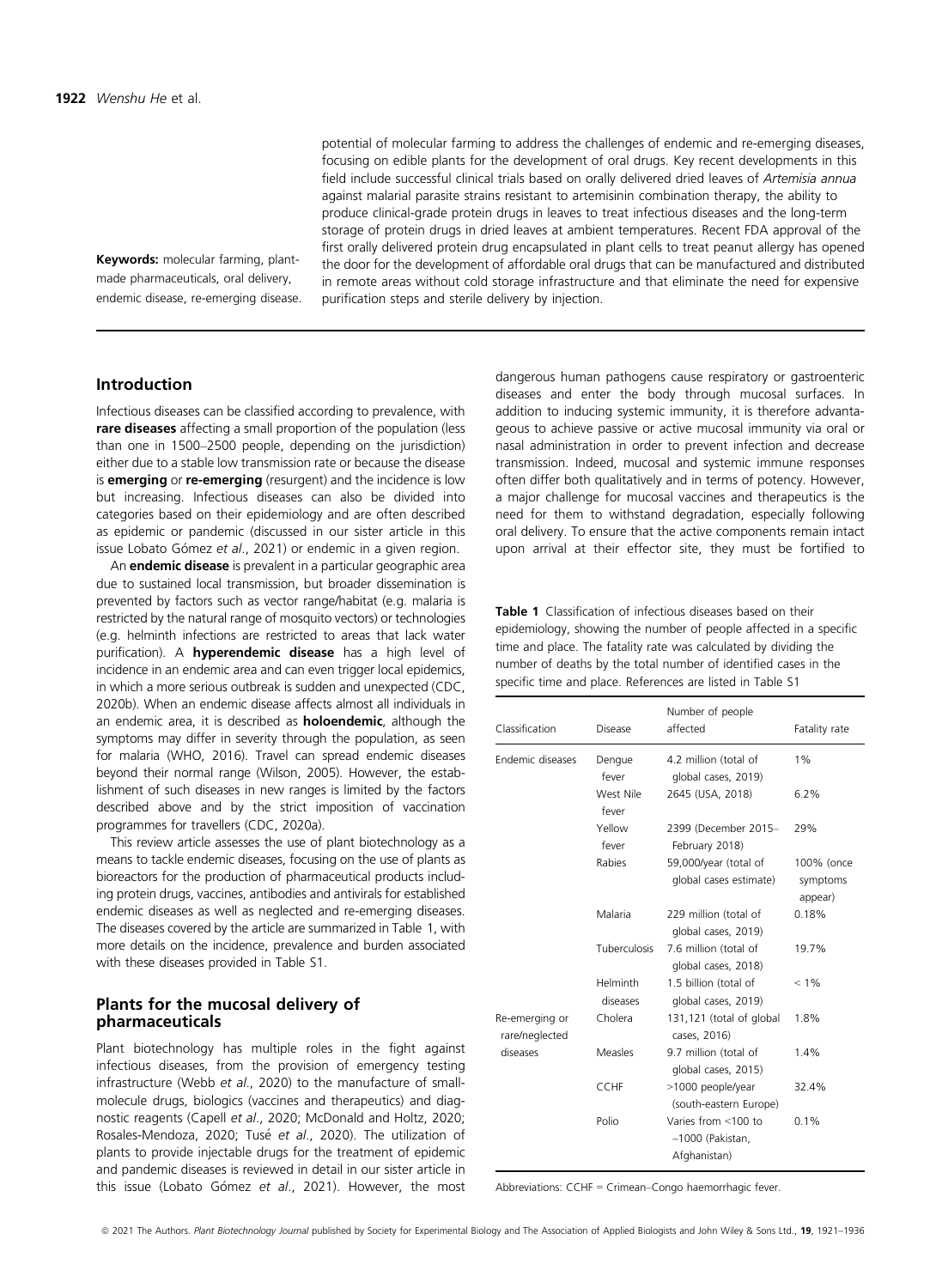prevent degradation. Infections of the mucosal surfaces of the lungs and upper airways can also be treated with surface-acting antimicrobials that do not require uptake, such as bacteriophage-derived endolysins (Bock and Warzecha, 2010; Oey et al., 2009a,b).

# Oral delivery of proteins bioencapsulated in plant cells

Plant cell walls contain polysaccharides with  $\beta(1,4)$  and  $\beta(1,6)$ linkages that resist hydrolysis by enzymes in the mammalian upper digestive tract, thus protecting protein drugs and vaccine antigens from the acids and enzymes in the stomach. The survival of recombinant proteins encapsulated in plant cells after passing through the stomach has been demonstrated for reporter proteins (Xiao et al., 2016) as well as many therapeutic proteins (Daniell et al., 2016, 2019a, 2021; Kwon and Daniell, 2016). The plant cell wall is subsequently digested by enzymes produced by commensal bacteria in the small intestine, where most absorption occurs (Kumar et al., 2020). The next major challenge is to ensure that recombinant proteins released from plant cells cross the gut epithelium (Rosales-Mendoza and Salazar-Gonzalez, 2014). Unless the proteins naturally contain epithelial receptor-binding ligands or possess the ability to cross using another mechanism, fusion tags are required comprising receptor ligands or cell-penetrating peptides, allowing orally administered proteins to reach targets such as the immune system or to enter the systemic circulation. This is often achieved using the non-toxic cholera toxin B subunit (CTB), which binds specifically to GM1 ganglioside receptors enriched in the membrane lipid rafts of intestinal epithelial cells and travels in a retrograde direction through the trans-Golgi network into the endoplasmic reticulum.

The mucosal area of the human small intestine is  $\sim$ 30 m<sup>2</sup> (Helander and Fandriks, 2014). Up to 15,000 CTB molecules can bind to each intestinal epithelial cell and the GM1 receptor is rapidly turned over on the cell surface (Fishman et al., 1983). This facilitates the efficient uptake of vaccine antigens and other proteins. The efficiency of CTB-mediated transmucosal delivery allows drug doses to be reduced by 500-fold compared to proteins without a CTB tag (Petersen et al., 2003). The CTB allows delivery to the immune system or circulation, but the presence of a protein transduction domain (PTD) ensures delivery to the circulatory system whereas the presence of a dendritic cell peptide ensures delivery solely to dendritic cells (Xiao et al., 2016). When fusion proteins cross the epithelium, tags are removed by the furin protease present in most cell types if an engineered cleavage site is present (Daniell et al., 2016, 2019a; Kwon and Daniell, 2016; Xiao et al., 2016). In addition to these in vivo studies, cell-based models have shown that fluorescent protein bodies are taken up by immune cells, potentially into late endosomes, where antigen processing takes place (Schwestka et al., 2020; Snapper, 2018;).

Not all oral drugs are designed to cross the epithelial lining but may instead be intended to work in the lumen or in the mucosal layer. For example, successful passive immunization has been demonstrated by feeding chickens with pea seeds expressing antibodies against gut parasites (Zimmermann et al., 2009) and feeding piglets with soybean containing monomeric IgA to prevent enterotoxigenic Escherichia coli (F4-ETEC) infection (Virdi et al., 2019).

# The importance of protein expression levels and compartmentalization within plant cells

One of the major limitations of molecular farming for oral drug delivery is the requirement for high yields of the recombinant protein in edible plant tissues. The administration of edible plant tissues removes the opportunity for purification or concentration, but these processes also add to the costs of production and introduce the requirement for a cold chain (Kashima et al., 2016). To address this issue, several approaches have been developed to increase the quantity of recombinant proteins within edible plant tissues, including the expression of proteins in chloroplasts, targeting proteins to storage organelles, enhancing protein stability in starch granules and the production of selfassembling virus-like particles (VLPs) (Hofbauer et al., 2016; Khan et al., 2012; Marsian and Lomonossoff, 2016; Schwestka et al., 2020; Takagi et al., 2008; Whitehead et al., 2014). Significant progress has been made using the lettuce chloroplast system (Figure 1a-e) because each cell typically contains up to 10,000 chloroplast genomes, resulting in expression levels of up to 70% total leaf protein (Daniell et al., 2016, 2019a; Ruhlman et al., 2010;). Thin lettuce leaves facilitate rapid lyophilization and the antigens remain stable for years in the dry plant material (Daniell et al., 2020, 2021; Herzog et al., 2017; Park et al., 2020; Su et al.,  $2015$ <sup>.</sup>

Many protein drugs have now been expressed in plastids, ranging from small regulatory proteins such as Ang1-7 (Shenoy et al., 2014; Shil et al., 2014;), exendin (Kwon et al., 2013), antimicrobial peptides (DeGray et al., 2001; Lee et al., 2011b), insulin (Boyhan and Daniell, 2011) and growth hormones (Daniell et al., 2009; Park et al., 2020; Staub et al., 2000) to very large proteins (Daniell et al., 2020, 2021; Kwon et al., 2016, 2018; Sherman et al., 2014; Su et al., 2015). Plastid-derived vaccine antigens against several diseases have induced high antibody titres, conferring mucosal and/or systemic immunity and in some cases protection against multiple pathogen challenges (Figure 1f, g), including tetanus (Tregoning et al., 2003, 2005), cholera (Daniell et al., 2001; Davoodi-Semiromi et al., 2010;), bubonic plague (Arlen et al., 2008), tuberculosis (Lakshmi et al., 2013), anthrax (Koya et al., 2005; Ruhlman et al., 2010; Watson et al., 2004;), malaria (Davoodi-Semiromi et al., 2010), dengue (van Eerde et al., 2019; Kanagaraj et al., 2011;) and polio (Chan et al., 2016; Daniell et al., 2019b; Xiao and Daniell, 2017). There is also some potential for the treatment of COVID-19 (Daniell, 2020; Daniell et al., 2021;). More recent iterations of this technology can generate vaccine-producing marker-free lettuce plants (Daniell et al., 2019c, 2020; Kumari et al., 2019; Park et al., 2020).

# Oral delivery of proteins to confer immunity or tolerance

The oral delivery of vaccine antigens in edible plant tissues has been explored for decades, with the first clinical trials taking place more than 20 years ago (Tacket et al., 1998, 2000). However, the gut immune system works towards immune suppression and the induction of oral tolerance rather than immunity (Figure 1f,h). Oral drug delivery is therefore ideal for the development of tolerance to peanut allergy via the gut immune system. This recently resulted in the approval of Palforzia, an oral drug based on endogenous Arah proteins in peanut cells (Berglund et al.,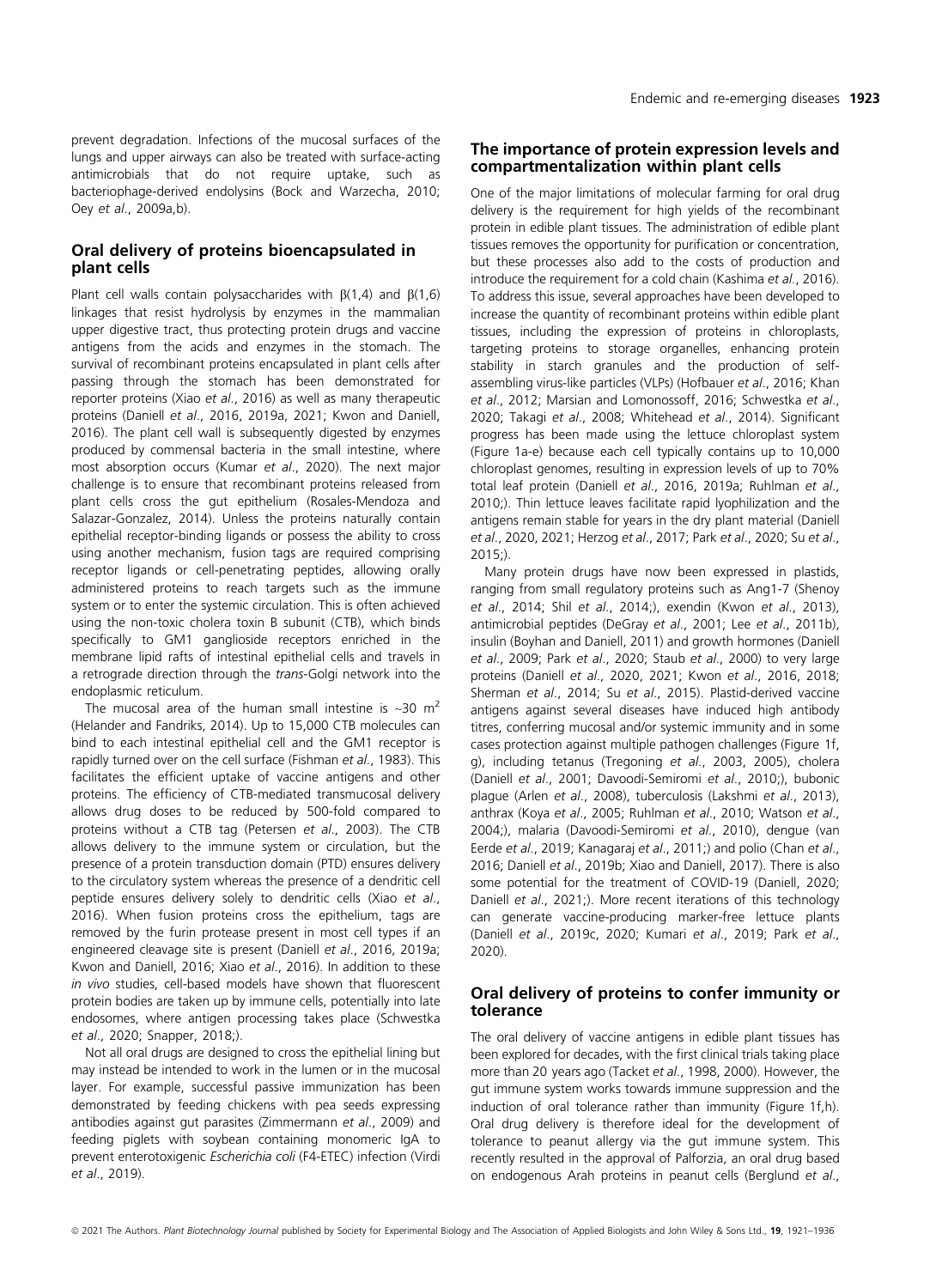#### 1924 Wenshu He et al.



Figure 1 Mechanism of oral drug delivery and examples of chloroplast therapeutics and booster vaccines. (a) The cGMP growing facility for lettuce leaf biomass production. (b) The lyophilizer that dehydrates lettuce biomass through optimized programming for freeze-drying. (c) Optimized grinding to maintain the intactness of plant cells. (d) The capsule/gum preparation maintaining antigen stability. (e) The oral delivery of proteins bioencapsulated in plant cells. (f) Mechanism of immune suppression/tolerance or conferring immunity. GM1 ganglioside receptors on intestinal epithelial cells facilitate uptake CTB-fused proteins. DCs are antigen-presenting cells, induce antigen-specific T and B cells. The IFN- $\gamma$  and Th2 cytokines (IL-4, IL-10) are critical for cellmediated and humoral immunity. After TGF-ß production, FoxP3<sup>+</sup> T<sub>reg</sub> cells are induced by DCs. The immune tolerance via induction and maintenance of FoxP3<sup>+</sup> T<sub>reg</sub> cells is mediated by TGF- $\beta$ . (g) Examples of potential chloroplast-derived booster vaccines against viral (polio, COVID-19) and bacterial (anthrax, cholera, tuberculosis) diseases. (h) Oral tolerance induction and immune suppression in haemophilia and the prevention of peanut allergy.

2017; Du Toit et al., 2015; Tilles and Petroni, 2018; Vickery et al., 2018). The same principle has been used to produce recombinant allergy vaccines in rice seeds for allergen-specific oral immunotherapy (Takaiwa et al., 2015). A peptide vaccinecontaining seven linked human-predominant T-cell epitopes derived from Japanese cedar pollen allergens were also produced in rice (Saito et al., 2020), and the efficacy and safety of the transgenic rice grains were confirmed after oral administration to JC pollinosis patients (Endo et al., 2021).

The ability of the gut immune system to switch from tolerance to immunity is induced by the administration of adjuvants, which may be supplied orally (along with the antigen) or by injection. The failure of previous vaccine trials may in some cases therefore reflect the lack of oral adjuvants to prime the gut immune system (Daniell et al., 2019b). Orally delivered antigens bioencapsulated in plant cells elicit high levels of systemic (IgG1) and mucosal (IgA) antibodies but do not confer protection against virus challenge without priming by injected antigens and adjuvants (Chan et al., 2016; Daniell et al., 2019a; Xiao and Daniell, 2017). Nevertheless, the COVID-19 pandemic clearly illustrates the need for cold chainfree booster vaccines, and antigens made in plant cells could thus play an important role by producing booster vaccines rather than primary vaccines. The SARS-CoV-2 spike protein is common to all current COVID-19 vaccines regardless of their mode of delivery (mRNA, protein or viral vectors). Therefore, the spike protein expressed in edible plant cells could potentially be used to

develop cold chain-free affordable booster vaccines for developing countries (Figure 1a-g), in combination with any one of the currently available primary vaccines.

# Topical drug delivery using plant cells

The topical delivery of a plant-derived antibody was first demonstrated for a secretory IgA/G against Streptococcus mutans surface antigen I/II, indicated for the prevention of dental caries (Ma et al., 1998). Other examples include the HIV-neutralizing antibody 2G12 produced in tobacco (Ma et al., 2015) and Mapp66 produced in N. benthamiana, recognizing the receptor aCCR5 required for HIV-1 attachment (Bogers et al., 2004). A monoclonal antibody against herpes simplex virus (HSV-2) was produced in soybean and was able to diffuse into the vaginal mucus and prevent HSV-2 infection in mice (Zeitlin et al., 1998). Topical application requires a high local dose of the antibody, and this can be readily achieved using the plastid expression system as shown for the antimicrobial peptides retrocyclin and protegrin. These products were expressed in tobacco plastids with yields of 38% and 26% of total soluble protein, respectively (Lee et al., 2011b). They were shown to kill S. mutans and prevent biofilm formation following a single topical application to a tooth mimetic surface (Liu et al., 2016) but their broader antimicrobial activity could make them useful against multiple bacterial and even viral pathogens, as confirmed by their ability to protect host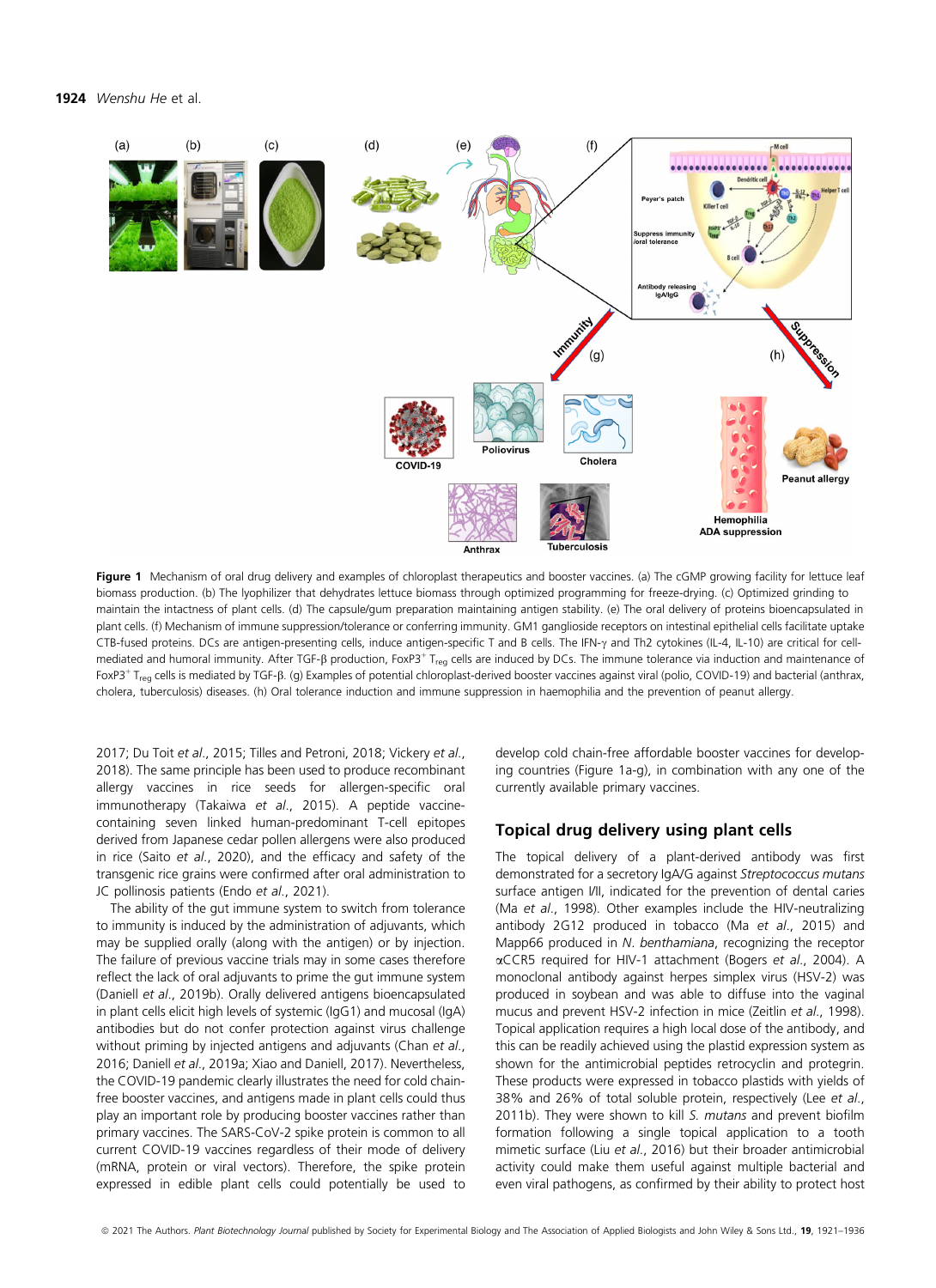tobacco plants against the plant pathogens Erwinia carotovora and tobacco mosaic virus.

# Molecular farming as a strategy to address endemic diseases

# Dengue fever

Dengue is an endemic disease of tropical and subtropical regions caused by one of four dengue virus serotypes (DENV-1, DENV-2, DENV-3 and DENV-4) carried mainly by the mosquitoes Aedes aegypti and Aedes albopictus (Khetarpal and Khanna, 2016; Pang et al., 2017;). Most infections are asymptomatic, but in 25% of cases viraemia may be present for 24–48 h before the onset of mild febrile dengue fever, which may progress in 0.5–5% of cases to severe and occasionally fatal dengue haemorrhagic fever and dengue shock syndrome (Yoshikawa et al., 2020). Dengue prevention mostly relies on vector control (Deng et al., 2020) but a live-attenuated tetravalent vaccine is available (Dengvaxia) consisting of chimaeras of structural pre-membrane and envelope genes of the four DENV serotypes combined with the nonstructural genes of the yellow fever 17D vaccine (Thomas and Yoon, 2019; Wilder-Smith, 2020). At least six other vaccine formulations are under development (Pinheiro-Michelsen et al., 2020).

As is the case for other endemic diseases that affect primarily developing countries, plants offer a promising platform for vaccine and antibody production because of the low costs, ease of distribution and the particular efficacy of VLP candidates. Recombinant proteins based on consensus envelope protein domain III (cEDIII) and non-structural protein 1 (NS1) have been produced by transient expression in N. benthamiana (Kim et al., 2018; Marques et al., 2019; Pang et al., 2019) and in transgenic tobacco (Amaro et al., 2015; Gottschamel et al., 2016; Kim et al., 2010, 2015, 2017b;), lettuce (van Eerde et al., 2019; Kanagaraj et al., 2011; Maldaner et al., 2013), rice (Kim et al., 2013, 2014, 2016) and potato (Kim et al., 2017a). Transient expression produces soluble antigens with maximum yields of 600 mg/kg fresh leaf biomass (Martinez et al., 2010) although an HBcAgcEDIII fusion protein was mostly insoluble and the soluble fraction was not detected by Western blot (Pang et al., 2019). Transgenic plants produced lower yields than transient expression, achieving yields in the range 0.002–3.45% of total soluble protein (van Eerde et al., 2019; Kim et al., 2017a) or up to 18.5 mg/kg fresh leaf biomass (Kim et al., 2014).

The NS1 protein from DENV-2 was expressed in tobacco as a diagnostic reagent for ELISA tests because it has a greater sensitivity than DENV-1 with only a slightly lower specificity (Amaro et al., 2015; Marques et al., 2019;). The first dengue VLP vaccines were produced based on DENV-3 polyprotein in lettuce chloroplasts (Kanagaraj et al., 2011) and cross-reacted with the anti-dengue primary polyclonal antibody. DENV-1 VLPs produced in N. benthamiana by transient co-expression of structural and non-structural proteins were immunogenic in mice (Ponndorf et al., 2020). To improve oral tolerance, cEDIII was fused to CTB. The CTB–cEDIII fusion protein showed strong affinity for GM1 ganglioside (Kim et al., 2017a) and orally immunized mice generated high IgG and faecal IgA titres, and the sera reacted with all four DENV serotypes with similar potency (Kim et al., 2016). Without exogenous adjuvants, cEDIII fused to the binding epitope of the Ebola-specific antibody 6D8 induced a virusneutralizing anti-cEDIII humoral immune response in mice (Kim et al., 2015). A chimaeric antibody against the dengue EDII fusion

loop (pE60) retained its antigen-binding specificity and affinity compared to mE60 and its effective neutralizing activity against DENV-2 and DENV-4, but showed no antibody-dependent enhancement in human K562 cells (Dent et al., 2016).

### West Nile fever

West Nile fever is caused by the neurotropic West Nile virus, which is primarily transmitted by mosquitoes (which acquire the virus from infected birds) but occasionally via infected blood or from mother to infant (Colpitts et al., 2012). The virus was discovered in Uganda in 1937, but has since spread to many parts of Europe, Asia and North America, where there are thousands of cases every year (Clark and Schaefer, 2020). Most infections are asymptomatic, but in about 20% of cases the infected individual suffers fever, headache, joint pains, vomiting, and diarrhoea, and  $~1\%$  of cases can progress to severe encephalitis or meningitis (Bai et al., 2019; Rizzo et al., 2020;). The young and old are particularly at risk (Colpitts et al., 2012). The early phase of infection involves viral replication in dermal dendritic cells and keratinocytes, followed by a visceral organ dissemination phase and finally spreading to the central nervous system (Clark and Schaefer, 2020). West Nile virus also infects horses, and four veterinary vaccines are available (three inactivated and one live recombinant canarypox vaccine) but a vaccine has not yet been approved for humans (Kaiser and Barrett, 2019) although several have been tested in clinical trials (Ulbert, 2019).

Several West Nile vaccine candidates and antibodies based on domain III (DIII) of the envelope (E) protein have been expressed in plants, either by transient expression in tobacco (He et al., 2012; 2014a,b; Lai et al., 2010, 2012, 2014, 2018;) with a maximum yield of 8.1 g/kg fresh leaf biomass (Lai et al., 2010) or in transient lettuce with a maximum yield of 350 mg/kg fresh leaf biomass (He et al., 2012; Lai et al., 2012;). The recombinant DIII protein accumulated to the highest levels when directed to the endoplasmic reticulum rather than the plastids or cytosol and showed a potency equivalent to the same protein expressed in bacteria (He et al., 2014b). In a disease challenge experiment, the protein protected 100% of infected mice (Lai et al., 2018). Plantproduced antibodies with different N-linked glycan profiles retained the efficacy of the same antibodies produced in mammalian cells (He et al., 2014a; Lai et al., 2014;).

Yellow fever is another mosquito-borne disease caused by a virus that infects humans and non-human primates. It is endemic in Africa, where 90% of infections occur, but also in tropical/subtropical regions of South America and Asia, the Pacific and Australia, resulting in 80,000–200,000 infections per year, causing 30,000–60,000 deaths (Douam and Ploss, 2018). Yellow fever virus binds to glycosaminoglycan heparan sulphate on the surface of host cells, but the specific receptor that recognizes the major envelope protein (YFE) before virus fusion is unknown (Douam and Ploss, 2018). The virus initially replicates in the lymph nodes, particularly in dendritic cells, before invading the liver and infecting hepatocytes. Fatal cases reflect the loss of hepatocytes by apoptosis or necrosis and the resulting cytokine storm and shock (Quaresma et al., 2013). An efficacious yellow fever vaccine (YFV-17D) is available based on a live-attenuated strain (Barrett, 2017) and a single dose confers lifelong immunity that becomes effective within 30 days for 99% of recipients (Simon et al., 2020). The availability of an efficacious vaccine means that the molecular farming community has shown only limited interest in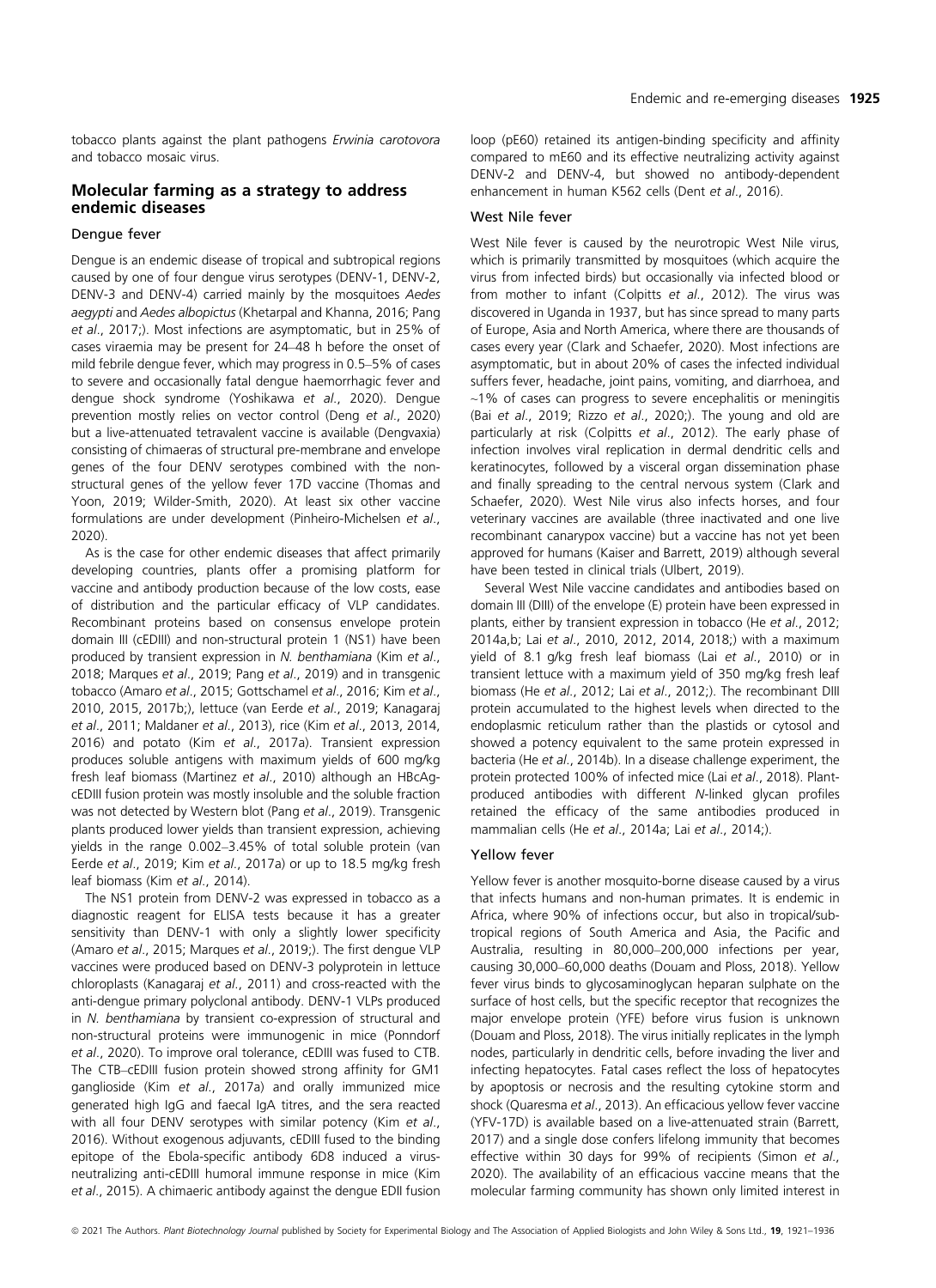this disease. However, the YFE protein has been transiently expressed in tobacco, either alone or as a fusion with the bacterial enzyme lichenase (YFE-LicKM), protecting up to 88% of immunized mice from lethal challenge and eliciting neutralizing antibodies in more than 80% of immunized non-human primates (Tottey et al., 2018).

Rabies is an infection caused by lyssaviruses such as rabies virus, which is mainly transmitted by animal bites (Brunker and Mollentze, 2018; Rupprecht and Dietzschold, 2017). If an infection is identified promptly, rabies symptoms can be prevented by post-exposure prophylaxis using injections of recombinant immunoglobulin (RIG) around the wound (Terryn et al., 2016). In the absence of treatment, the initial fever leads in almost all cases to lethal encephalitis, which kills 40,000–70,000 people per year, mostly in endemic areas of Asia, Central America, the Caribbean and North Africa (Jackson, 2016). Most cases recorded outside these areas involve migrants or travellers (Gautret et al., 2020).

As well as post-exposure prophylaxis in humans, pre-exposure vaccination of humans and potential animal reservoirs can help to reduce the spread of this disease. Rabies virus proteins and antibodies have been expressed in plants as a means to provide inexpensive reagents for developing countries to replace the very expensive human RIG and the less expensive but also less efficacious equine RIG. Examples of relevant proteins expressed in plants include rabies-specific single-chain antibodies and fusion proteins, the anti-rabies monoclonal antibodies E559 and 62-71- 3, a rabies glycoprotein fusion to the ricin toxin B chain (rgp-rtxB), and the rabies virus surface glycoprotein and nucleoprotein, either as complete proteins or as epitopes. These have been expressed transiently in spinach and tobacco, as well as in transgenic maize, tobacco and tomato plants or cell lines (Girard et al., 2006; Loza-Rubio et al., 2008; Singh et al., 2015; Tsekoa et al., 2016; Van Dolleweerd et al., 2014; Yusibov et al., 2002; Table S1).

The analysis of these plant-derived rabies reagents has shown that they are functional and suitable for further development as therapeutics. For example, antibodies produced in tobacco cell suspension cultures were able to bind and neutralize the rabies virus in vitro (Girard et al., 2006). The rabies virus glycoprotein produced by transient expression in spinach using viral vectors was shown, after oral administration, to elicit significant antibody responses in three of five volunteers previously immunized against rabies with a conventional vaccine and five of nine volunteers who had not received a conventional vaccine (Yusibov et al., 2002). Furthermore, the glycoprotein of the Vnukovo rabies virus strain expressed in maize was orally administered to mice, inducing neutralizing antibodies and cross-protecting against a challenge with a lethal rabies virus strain (Loza-Rubio et al., 2008).

### Malaria

Malaria is an infectious disease caused by unicellular parasites of the genus Plasmodium, which are transmitted to humans and other mammals via mosquito bites (Talapko et al., 2019). The most severe form of malaria is caused by P. falciparum, which is often carried by female mosquitoes of the species Anopheles gambiae. This disease is endemic in Africa and parts of Asia, causing more than 400,000 deaths per year (WHO, 2020a). Infection of the human host commences when an infected

mosquito takes a blood meal, causing motile parasites (sporozoites) to enter the blood stream. When these forms reach the liver, they invade hepatocytes and switch to an asexual reproductive form (merozoites) that proliferates, causing liver damage and infecting more red blood cells to perpetuate the asexual cycle. The damage caused during this process varies between individuals, in some cases causing asymptomatic parasitaemia but in others a range of symptoms ranging from mild fever to lifethreatening anaemia, metabolic acidosis and multi-organ failure (Beales et al., 2000; Miller et al., 2002; Wassmer et al., 2015;). Some merozoites develop into gametocytes, which are taken up by mosquitoes to continue the parasitic life cycle.

Malaria can be treated with drugs such as chloroquine and artemisinin that inactivate the parasite, or can be prevented by interrupting the transmission cycle, for example by using mosquito nets and other vector control methods. However, these methods are only partially effective and parasite strains have evolved resistance to chloroquine, with emerging resistance to artemisinin also reported in some endemic regions. The extraction and purification of artemisinin from Artemisia annua are a very expensive process, but the oral delivery of artemisinin in the form of dried A. annua leaves has proven effective even against parasite strains resistant to artemisinin combination therapy and intravenous artesunate (Daddy et al., 2017).

The key goal in malaria prevention is a vaccine that covers multiple parasite strains and stages (pre-erythrocytic/liver stage, erythrocytic stage and transmission-blocking). A commercial vaccine (RTS, S/AS01, Mosquirix) based on the P. falciparum preerythrocytic circumsporozoite protein (CSP) has been approved (efficacy =  $30-40\%$ ) and is undergoing extended testing in Ghana, Kenya and Malawi as part of the WHO's Malaria Vaccine Implementation Programme (WHO, 2020b). As for other diseases that disproportionately affect developing countries, the production costs of this vaccine are critical and plants offer a platform to produce multiple vaccines or vaccine cocktails while exploiting the economy of scale offered by greenhouse cultivation. Among the candidates that have been evaluated, P. falciparum surface proteins Pfs25, Pf38, Pfs230, PfGAP50, MSP19, MSP142 and AMA1, and the P. vivax merozoite surface protein MSP1 (as well as combinations thereof) have been expressed in tobacco, Arabidopsis, lettuce and rice (Beiss et al., 2015; Blagborough et al., 2016; Boes et al., 2015, 2016; Chen et al., 2016a; Lee et al., 2011a; Menzel et al., 2016; Voepel et al., 2014; Table S1). The maximum yield was 800 mg/kg fresh leaf biomass for the transient expression of Pfs230 in N. benthamiana (Farrance et al., 2011), and simple, cost-effective heat-based purification methods have been developed for some of the candidates (Buyel et al., 2014).

Oral immunization of BALB/c mice with P. vivax chimaeric recombinant MSP1/CSP induced antigen-specific IgG1 production. The rabbit immune sera reacted well with the P. falciparum native protein and strongly inhibited the growth of blood-stage parasites in vitro (Lee et al., 2011a). In another study, plasma from 31 semi-immune African blood donors was assayed for reactivity against the antigens Pf38, AMA1 and MSP119 by ELISA. Positive reactivity was defined as a reading greater than twice the negative control value (Feller et al., 2013). Immunization of mice with one or two doses of Pfs25/coat protein VLPs plus the adjuvant Alhydrogel induced serum antibodies with complete transmission-blocking activity throughout the 6-month study period. The candidate vaccine (Pfs25-FhCMB) was purified, characterized and evaluated for immunogenicity and efficacy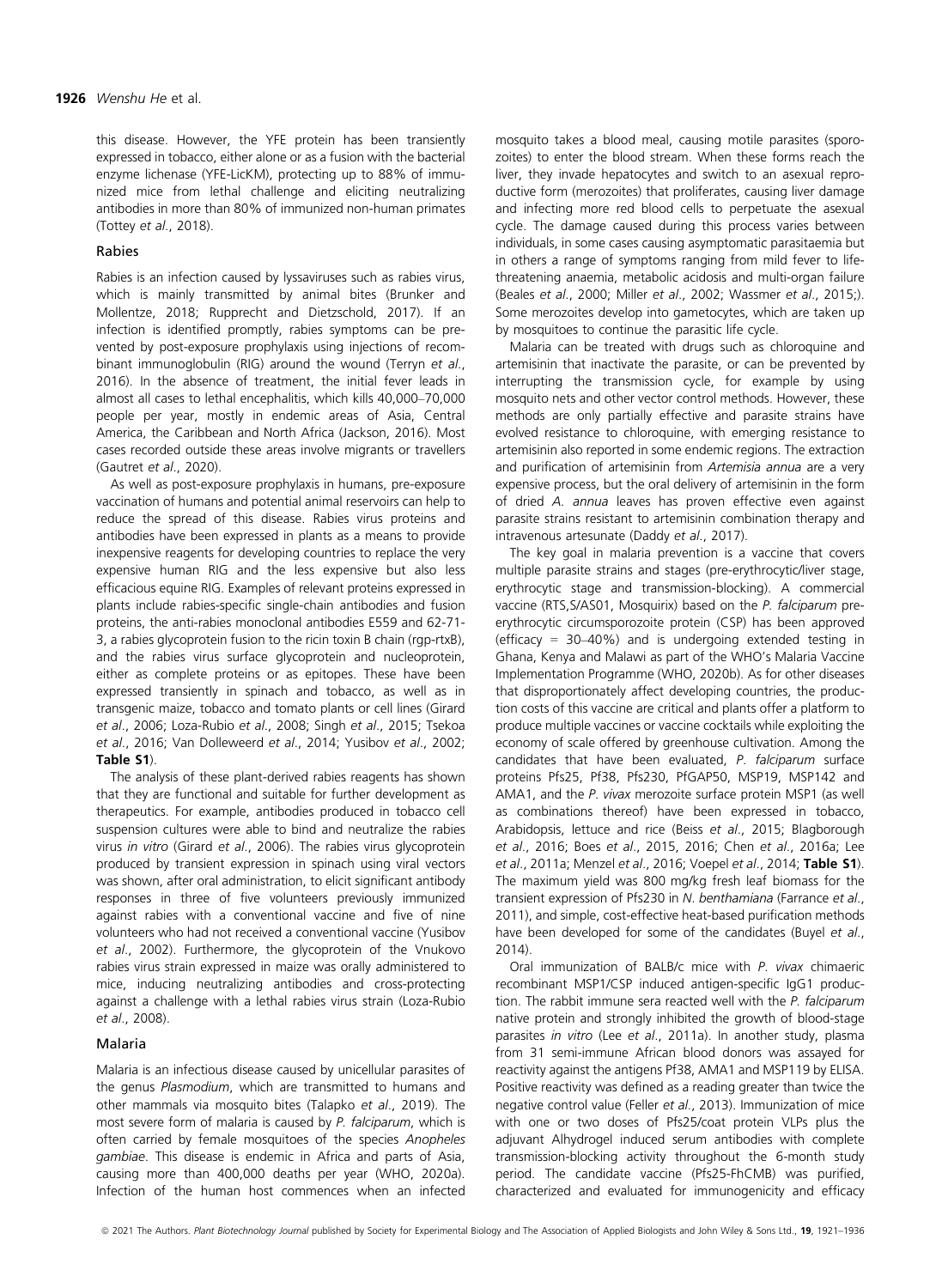using multiple adjuvants in a transgenic rodent model. Transmission-blocking activity of  $\leq$  65% reduction in intensity and ≤ 54% reduction in prevalence was observed using Abisco-100 adjuvant (Blagborough et al., 2016). Transmission-blocking antibodies persisted for up to 6 months post-immunization in mice and rabbits. Phase I testing revealed that the Pfs25-FhCMB vaccine was safe in healthy volunteers, with no vaccine-related serious adverse events and no evidence of any dose-limiting or dose-related toxicity. However, although Pfs25-specific IgG was elicited in vaccinated patients in a dose-dependent manner, the transmission-reducing activity was weak, suggesting the need for an alternative adjuvant formulation (Chichester et al., 2018).

Malarial and cholera antigens have been fused together (CTB-AMA1 and CTB-MSP1) to develop dual cholera–malaria vaccines (Davoodi-Semiromi et al., 2010). The yields obtained by plastid transformation were up to 600-fold higher in tobacco and up to 400-fold higher in lettuce compared to nuclear transformation. Increasing numbers of boosters with the malarial vaccine antigens increased the anti-MSP1 antibody titres in immunized mice. Orally immunized mice generated both systemic and mucosal immune responses against the malarial antigens, but injected mice failed to generate IgA. Anti-AMA1 antibodies in the serum of immunized mice bound to the Plasmodium schizont protein as an 83-kDa polypeptide and also bound the apical end of the parasite at the ring stage as a further confirmation of specificity. The anti-MSP1 antibodies in orally immunized mice bound to the Plasmodium ring and schizont proteins as a 190-kDa polypeptide. Fluorescence-labelled sera from immunized mice stained schizont stage parasites, further confirming the specificity of antibodies generated by oral vaccination. The ring stage was the predominant parasitic stage as determined by microscopy. The lowest parasitaemia was observed in the MSP119 group with the highest mean antibody titre. Relative inhibition of Plasmodium with the sera from vaccinated mice was equivalent to or better than the efficacy of the positive serum. The oral and injectable AMA1 vaccines conferred 102% and 105% inhibition in parasitemia assays, respectively.

Tuberculosis is a disease primarily affecting the lungs, which is caused by the bacterium Mycobacterium tuberculosis (Fogel, 2015). Most cases are asymptomatic (latent tuberculosis) but about 10% progress to the active form of the disease, characterized by fever, chest pains and coughing, which is fatal in 50% of patients left untreated. Most of the 1.5–2 million deaths per year occur in developing countries, where it is more difficult to access the cocktail of first-line antibiotics required for treatment (Fogel, 2015). The only approved vaccine against tuberculosis is the Bacillus Calmette–Guérin (BCG) vaccine developed in 1921. This is an attenuated vaccine derived from M. bovis, and when administered to children, it reduces the risk of infection by ~20% and the risk of active disease by  $~60\%$  (Cernuschi et al., 2018; Escobar et al., 2020). Other vaccines are under development, and as for other endemic diseases affecting developing countries, plants offer an inexpensive platform for the production of antigenic proteins or VLPs.

The development of subunit vaccines against tuberculosis has focused on M. tuberculosis secreted antigens such as ESAT-6, Ag85B, Ag85A, MPT64, MPT83, CFP10 and dIFN. These antigens have been transiently expressed in tobacco and broccoli and stably expressed in tobacco, Arabidopsis, potato, lettuce and

carrot (Dorokhov et al., 2007; Floss et al., 2010; Lakshmi et al., 2013; Permyakova et al., 2015; Rigano et al., 2006; Uvarova et al., 2013; Zelada et al., 2006; Zhang et al., 2012). High levels of M. tuberculosis antigens sufficient for purification have been produced by transient expression (Dorokhov et al., 2007; Floss et al., 2010; Zelada et al., 2006;), reaching 800 mg/kg fresh leaf biomass in tobacco (Dorokhov et al., 2007). In contrast, the stable expression of ESAT-6, Ag85B, Ag85A, MPT64, MPT83, CFP10 and dIFN in potato leaves and carrot roots achieved yields of less than 0.01% of total soluble protein (Permyakova et al., 2015; Rigano et al., 2006; Uvarova et al., 2013; Zhang et al., 2012). Oral administration of antigens in mice has been shown to induce both cell-mediated and humoral immunity (Floss et al., 2010; Kim et al., 2020; Permyakova et al., 2015; Saba et al., 2019, 2020; Uvarova et al., 2013; Zhang et al., 2012;).

#### **Helminth infections**

Helminths are parasitic worms, including tapeworms, nematodes, schistosomes and filarial worms. More than one quarter of the world's population is infected by one or more helminths, and such diseases are endemic in South America, sub-Saharan Africa and South-East Asia (WHO, 2020c). Helminths cause severe morbidity, including persistent diarrhoea and abdominal pain, and chronic infections in children can lead to malnutrition, impaired growth and delayed cognitive development. Helminth infections can be controlled using anthelmintic drugs, but overuse has led to the increasing prevalence of drug-resistant worms in livestock and the same challenge could arise in humans (Sutherland and Leathwick, 2011). More than 100 vaccine trials have been carried out with 80 different recombinant antigens targeting 22 helminth species (Geldhof et al., 2007) but few have demonstrated efficacy in challenge studies, possibly due to the presence of complex glycan structures that are difficult to mimic in recombinant proteins (Hokke and van Diepen, 2017).

The first helminth vaccine candidates expressed in transgenic plants were Schistosoma japonicum ferritin in alfalfa (Yuan et al., 2008), Fasciola hepatica FH3 antigen in rapeseed (Li et al., 2003) and Ascaris suum As16 antigen fused to CTB in rice (Matsumoto et al., 2008). More recently, transient expression in N. benthamiana has become the dominant platform. For example, the aspartic protease-1 antigen from the human hookworm Necator americanus (Na-APR-1 (M74)) was expressed at high levels in N. benthamiana (up to 300 mg/kg fresh leaf biomass), exceeding the yields achieved in the yeast Pichia pastoris (Seid et al., 2015). Na-APR-1 was directed to the secretory pathway using the tobacco PR1a signal peptide and the construct also included a KDEL sequence for retrieval to the endoplasmic reticulum and a His<sub>6</sub> tag for protein purification. This plant-derived Na-APR-1 is now part of a bivalent human hookworm vaccine developed by the Sabin Vaccine Institute Product Development Partnership and has entered phase I clinical trials (Hotez et al., 2016). N. benthamiana has also been used to produce glycoproteins from the human blood fluke Schistosoma mansoni, although not directly for vaccine purposes (Wilbers et al., 2017). The glycoproteins omega-1 and kappa-5 were targeted to the secretory pathway using an Arabidopsis chitinase signal peptide, causing ~90% of the protein to reach the apoplast. This highly efficient secretion allowed product recovery by apoplast fluid extraction, a non-destructive single-step purification method yielding > 0.5 mg of omega-1 or kappa-5 per plant (each plant produces 3–4 g of fresh leaf material). This study showed that the native helminth glycan structures (Lewis X and LDN-F) could be synthesized on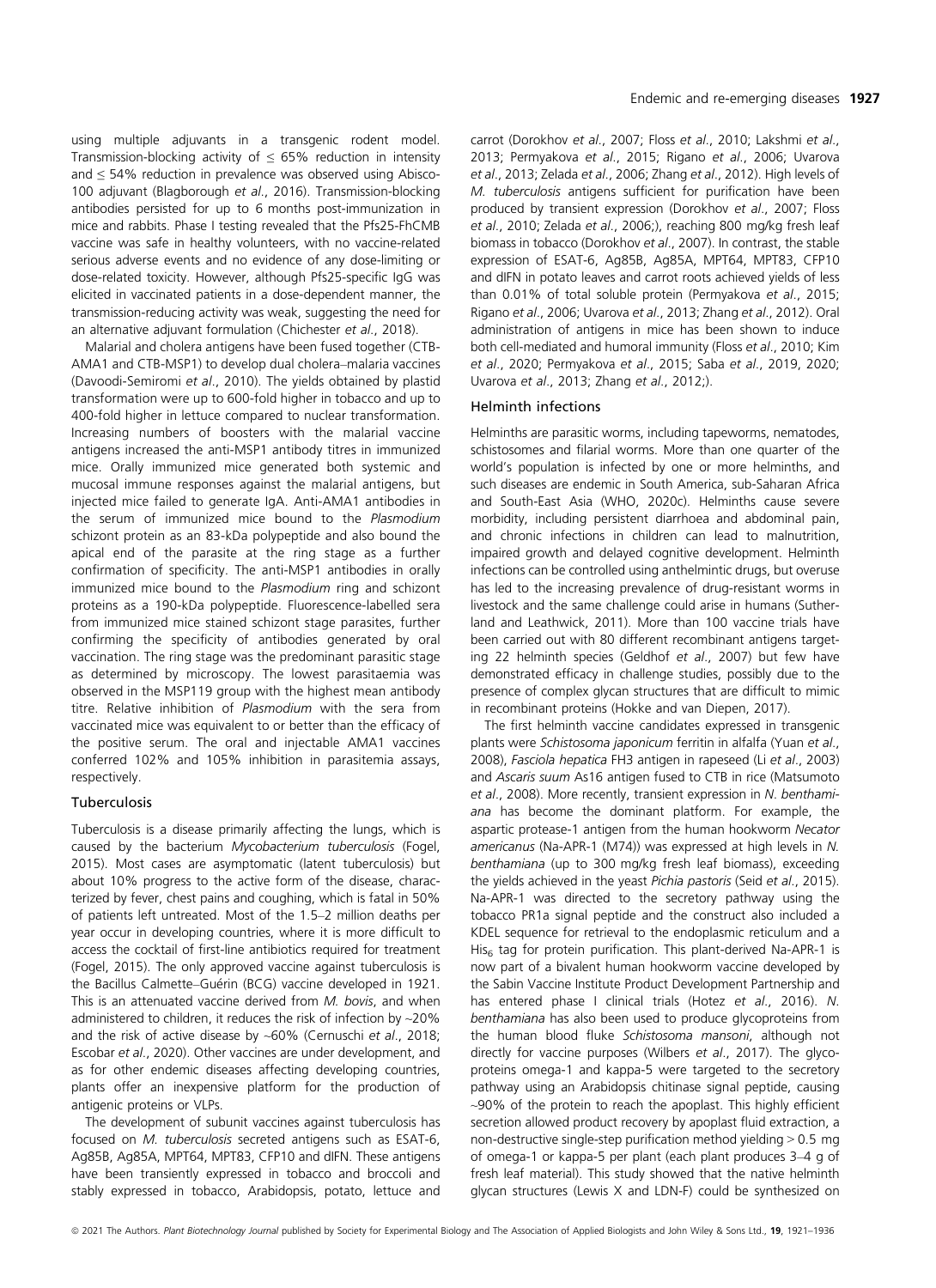omega-1 and kappa-5 by fine-tuning the co-expression of glycosyltransferases. Although N. benthamiana provides an efficient platform for the expression of glyco-engineered proteins, the diverse and complex glycan structures of helminths are poorly understood. Here, also plants can offer a helping hand, as shown by the functional characterization of 10 S. mansoni fucosyltransferases by transient expression in N. benthamiana, allowing the synthesis of the helminth glycan motif F-LDN-F (van Noort et al., 2020).

### Neglected and re-emerging diseases

Cholera is an acute bacterial disease caused by serotypes O1 and O139 of Vibrio cholerae, which infect the intestine and cause severe diarrhoea and dehydration. The historical prevalence of the disease has been reduced by improvements in water quality, sanitation and hygiene, and the development of oral and intravenous rehydration therapy has reduced morbidity and mortality. However, cholera still causes up to 100,000 deaths every year, mostly in cholera-endemic developing countries. Vaccines against cholera are designed to provide intestinal mucosal immunity; hence, the most widely used vaccines are orally delivered inactivated or live-attenuated bacterial strains (Clemens et al., 2017). These elicit antibodies against the bacterial lipopolysaccharide and also the CTB subunit. The latter is secreted by the bacteria when they penetrate the intestinal mucosa and form a biofilm. The hexameric toxin, comprising five CTB subunits and the cholera toxin A (CTA) subunit, enters cells and causes the secretion of water and electrolytes into the intestinal lumen, thus triggering the disease symptoms. Antibodies against the bacterium and its toxin work synergistically to prevent infection (Lange and Holmgren, 1978). Inactivated oral vaccines are effective against both epidemic and endemic cholera, whereas live-attenuated vaccines are unsuitable for endemic settings but useful for travellers (Chen et al., 2016b; Richie et al., 2000). Inactivated oral cholera vaccines also confer herd immunity (Ali et al., 2005; Longini et al., 2007).

Interest in the production of cholera vaccines in plants reflects the opportunity to present the vaccine antigens either in fresh edible tissues such as fruits and leaves, or in dry and inert edible tissues such as seeds, if the dose and moisture content can be controlled. In both cases, oral vaccination can be achieved simply by the consumption of vaccine-containing foods after minimal preparation, and the seeds also allow the storage and distribution of vaccines in remote areas without a cold chain. In the fresh tissue category, CTB has been expressed in tomato fruits (Jani et al., 2002) and in the leaves of N. benthamiana plants (Hamorsky et al., 2013, 2015), the latter achieving remarkable yields of  $\sim$ 1 g/kg fresh leaf biomass (transgenic plants) and  $\sim$ 3 g/ kg fresh leaf biomass (transient expression). These experiments confirmed that recombinant CTB forms a pentamer and interacts with GM1 ganglioside like the native toxin and that both glycanfree and glycosylated versions raise protective antibodies in mice. The production of cholera vaccines in dry seeds has been pursued by Hiroshi Kiyono's group at the University of Tokyo, which has published a series of articles concerning the expression of CTB in transgenic rice seeds, named MucoRice-CTB. These studies have shown that CTB remains stable in seeds for more than 3 years and elicits both secretory IgA (mucosal response) and IgG (systemic response) after oral administration in mice (Yuki and Kiyono, 2008) and macaques (Nochi et al., 2009). Interestingly,

the inclusion of CTA did not broaden the immune response antibodies were elicited against CTB but not CTA or native rice proteins (Yuki et al., 2009). The group also found that CTB was processed in planta into two forms that assembled into heterocomplexes. Accordingly, they mutated an N-linked glycan acceptor site to produce a uniform vaccine (MucoRice-CTB/Q) which elicited an immune response similar to that of the original formulation in mice and macaques (Yuki et al., 2013). Although one of the challenges involved in the production of edible plant tissues containing vaccine antigens is the control of yields to ensure consistent dosing, the MucoRice-CTB content of rice endosperm was consistent across multiple harvests of rice plants grown in a closed hydroponic system due to the carefully controlled environmental conditions (Kashima et al., 2016).

Davood-Semiromi et al., (2010) reported the longest cholera vaccine study using plant-derived vaccines. Animals were boosted until 267 days with CTB expressed in tobacco or lettuce chloroplasts and were challenged on day 303. Protection against cholera toxin challenge was observed following oral immunization (100%) or subcutaneous immunization, and protection correlated well with CTB-specific titres of intestinal IgA and serum IgG1 in orally immunized mice, but only IgG1 was detected in subcutaneously injected mice. Multiple oral boosters conferred durable immunity, lasting more than half of the mouse life span. With the current cholera vaccine, immunity is lost in children within 3 years and adults are not fully protected.

#### **Measles**

Measles is a highly contagious viral disease that causes more than 100,000 deaths every year, with 1.5–2.9% fatality based on computer models (Portnoy et al., 2019). Following the onset of fever, cough and runny nose, the characteristic symptom is a rash covering the entire body. In some cases, the virus induces immunosuppression, leading to complications such as diarrhoea, ear infections and pneumonia. Less common complications include seizures, blindness and encephalopathy. Measles can be prevented by vaccination, which involves the administration of an attenuated wild-type strain that elicits the production of neutralizing antibodies (Griffin, 2018). Herd immunity is achieved by administering two doses of the vaccine to  $> 90\%$  of the population at 9–15 months and 3–4 years of age, often combined with the vaccines for mumps, rubella and in some cases also chickenpox (Moss, 2017). This has led to the effective control of the disease in most developed countries, with occasional spikes resulting from vaccine hesitancy (Larson et al., 2014).

As discussed above for cholera, interest in the use of plants for the production of measles virus is primarily driven by the potential of an oral vaccine (Muller et al., 2003). All studies published thus far have involved the expression of the immunodominant measles virus hemagglutinin (MVH) protein or an epitope derived therefrom and have examined the immunogenicity of the antigen either purified and injected or delivered orally in plant tissue. The first studies expressed MVH in transgenic tobacco and found that the recombinant antigen was immunogenic in mice both orally and following intraperitoneal injection (Huang et al., 2001) and that the mucosal (secretory IgA) and systemic (IgG) immune response was stronger if a single dose of a DNA vaccine was followed by multiple oral boosters of tobacco leaves containing the antigen (Webster et al., 2002, 2005). The same group reported similar results when the antigen was expressed in lettuce and administered via the nasal route (Webster et al., 2006). MVH is one of a small number of vaccines to be expressed in carrot,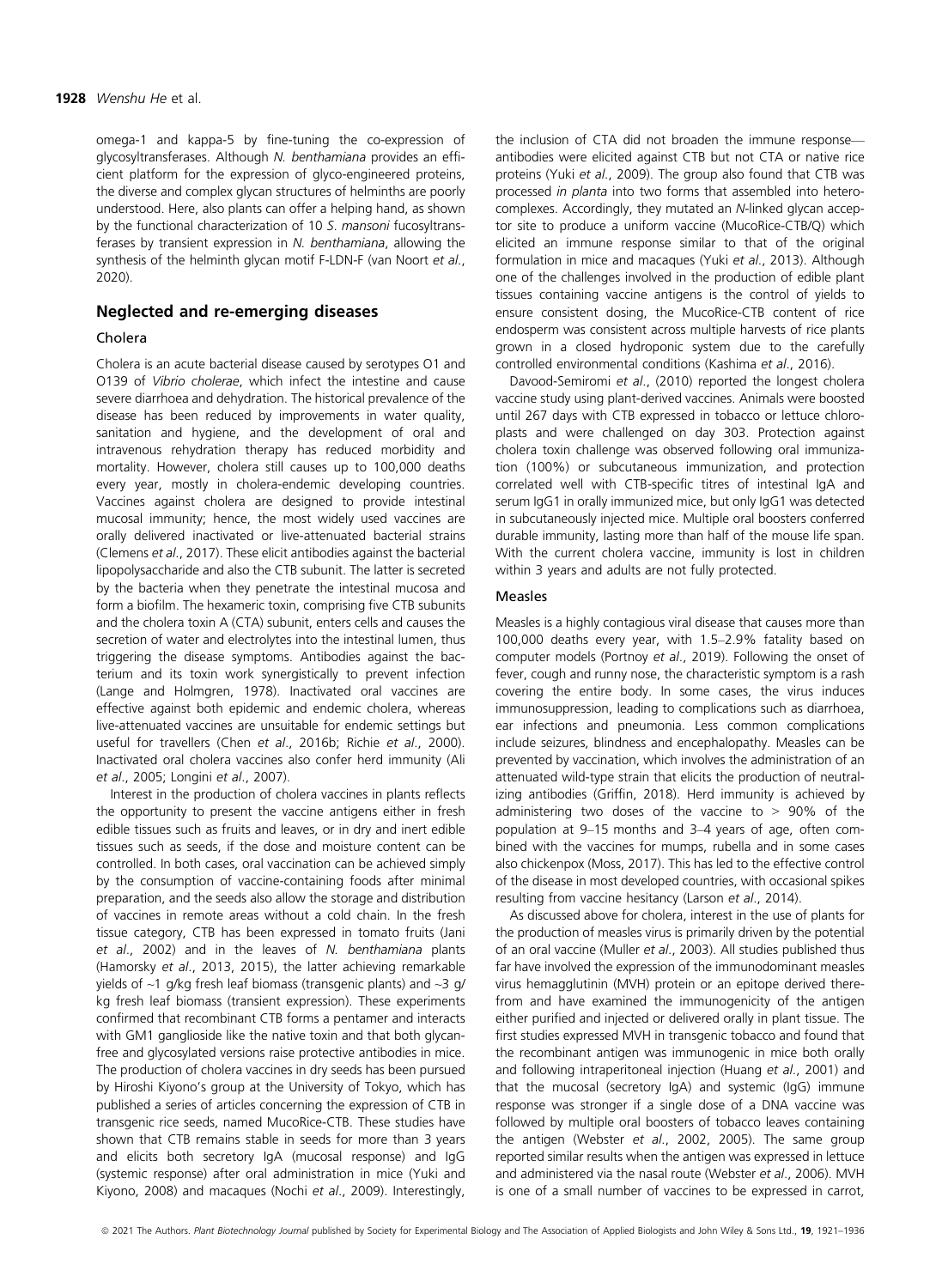and the recombinant antigen was shown to generate high titres of neutralizing antibodies when leaf or root extracts were injected into mice (Marquet-Blouin et al., 2003). The same group later studied a range of epitopes based on the MVH protein, including the [L4T4]2 polyepitope combining  $2 \times 4$  repeats of the loopforming hemagglutinin noose epitope (L, residues 386–400) and the tetanus toxoid T-cell epitope (T, residues 830–844) (Bouche et al., 2003, 2005). Interestingly, although the L epitope was derived from a single isolate, the immune response was sufficient to neutralize all field isolates of the virus, suggesting that the polyepitope adopted multiple conformations to induce a diverse repertoire of B cells.

#### Crimean-Congo haemorrhagic fever

Crimean-Congo haemorrhagic fever Crimean-Congo haemorrhagic fever (CCHF) is the most important tick-borne viral disease in humans, causing sporadic cases or outbreaks of severe illness across a huge geographic area, from western China to the Middle East and south-eastern Europe and throughout most of Africa, with fatality rates of 5–80% (Blair et al., 2019). The virus responsible for this disease (CCHFV) is carried by many species of ticks, including at least 30 from the genera Haemaphysalis and Hyalomma. Most infections are directly transmitted by tick bites, but transmission also occurs by contact with infected domestic animals/livestock and other humans. The eradication of ticks that carry CCHFV has proven inefficient and expensive because infected domestic animals are often asymptomatic and act as disease reservoirs following tick repopulation (Mendoza et al., 2018). Nosocomial outbreaks of CCHFV occur in endemic areas and are difficult to detect because the non-specific flu-like symptoms lead to late recognition and diagnosis (Fletcher et al., 2017). There are no specific treatment options for CCHF, and the only effective vaccine is an inactivated formulation developed in the 1960s by Soviet researchers, which was licensed in Bulgaria in 1974 for use in endemic regions (Keshtkar-Jahromi et al., 2011). Although safety and efficacy data for the vaccine have not been established in controlled trials, it has a good track record based on the decline in reported cases and can induce low levels of CCHFV-neutralizing antibodies after multiple doses (Mousavi-Jazi et al., 2012). However, the crude nature of vaccine preparation makes it unlikely to be adopted more widely (Buttigieg et al., 2014). A more effective and refined vaccine is therefore required now that the WHO has added CCHF to its Blueprint List of Priority Diseases in second position after COVID-19.

Interest in the use of plants for the production of CCHF vaccines primarily reflects the opportunities presented by the ability to grow plants locally so that vaccines can be made available in rapid response to an outbreak of the disease. It is also important to note that the oral vaccination of animals by feeding them on plants expressing CCHFV components may be an effective strategy to eliminate disease reservoirs and therefore increase the efficacy of tick elimination programmes. Like other Bunyaviridae, CCHFV has a tripartite RNA genome encoding two external glycoproteins  $(G_N, G_C)$  produced by the proteolytic cleavage of a precursor, a nucleocapsid protein (N) and a large transcriptase (L). Both the glycoprotein and nucleocapsid protein have been expressed in plants and evaluated as vaccine candidates. The glycoprotein was expressed in tobacco leaves and hairy roots, with yields of 1.4 and 1.8 g/kg fresh biomass, respectively (Ghiasi et al., 2011). Mice were fed on the leaves or roots (fed group) with or without a subcutaneous injection of the same plant-derived vaccine candidate (fed-boost group) and these were

compared to controls injected with the attenuated CCHFV vaccine (positive control) and an untreated negative control. All the immunized mice showed a serum response (IgG) as well as a mucosal response (IgA) with the highest titres of both antibodies in the fed-boost group (Ghiasi et al., 2011). The CCHFV nucleocapsid protein has also been expressed in plants (N. benthamiana) and cross-reacted with anti-CCHFV IgG in sera from convalescent patients, but its immunogenicity has not been evaluated directly (Atkinson et al., 2016).

Polio (poliomyelitis) is an infectious disease caused by poliovirus, which is spread via the oral-faecal route. Most cases occur without symptoms, but in a minority (~0.5%), there is a period of muscle weakness often but not exclusively affecting the legs. Most people recover, but up to 5% of children and 30% of adults within this group can progress to a more serious and often fatal disease stage. The disease is preventable by vaccination with multiple doses of inactivated or live-attenuated virus. Coordinated global vaccination programmes have led to the near eradication of poliovirus types 2 and 3 and wild-type polio infections were reduced to just 46 cases in 2016, rising to 176 in 2019 (mainly in Pakistan and Afghanistan). However, both vaccines have drawbacks such as the need to cultivate live virus, the risk of vaccine-derived poliomyelitis (365 cases in 2019) and production bottlenecks. Because these drawbacks prevent the total global eradication of polio, a virus-free vaccine is of interest for the WHO polio eradication programme. Since 2013, the WHO has funded an ongoing project for the development of a VLP polio vaccine. The consortium that works on this project includes eight members using different expression platforms and analysis methods to achieve the main goal of the project, the production of antigenic VLPs of all three polio serotypes. However, the development of polio VLPs has been hampered because, in the absence of the genomic RNA, the virus capsid is antigenically unstable, rapidly converting to the C form which does not stimulate protective immunity. To develop antigenically stable VLPs, predominantly in the D form, the National Institute for Biological Standards and Control (NIBSC) selected thermostable empty capsids representing all three serotypes (Fox et al., 2017), which are now used to produce polio VLPs in different expression systems.

To produce VLPs in plants, the P1 capsid precursor region from each of the stabilized mutants was transiently expressed in N. benthamiana in the presence of the poliovirus 3CD protease to produce the mature capsid proteins (Marsian et al., 2017). The plant-derived stabilized VLPs representing serotype 3 were comparable to the standard inactivated polio vaccine in terms of immunogenicity when tested in a mouse model expressing the poliovirus receptor. Similar results were found for polio serotype 1 (unpublished) and work is ongoing to produce VLPs representing serotype 2 (which have proven more difficult to generate regardless of the expression platform). The yield of stabilized VLPs representing serotypes 1 and 3 produced in the N. benthamiana transient expression platform was equivalent to or better than that achieved in yeast, mammalian cells, baculovirusinfected insect cells and a cell-free expression system.

Although a mucosal vaccine against poliovirus is highly desirable, the Sabin Vaccine Institute's live-attenuated vaccine (OPV2) was withdrawn by the WHO due to circulating vaccinederived polioviruses and polio virus transmission (Hird and Grassly, 2012; Minor, 2009; Yarri et al., 2013). The Daniell laboratory has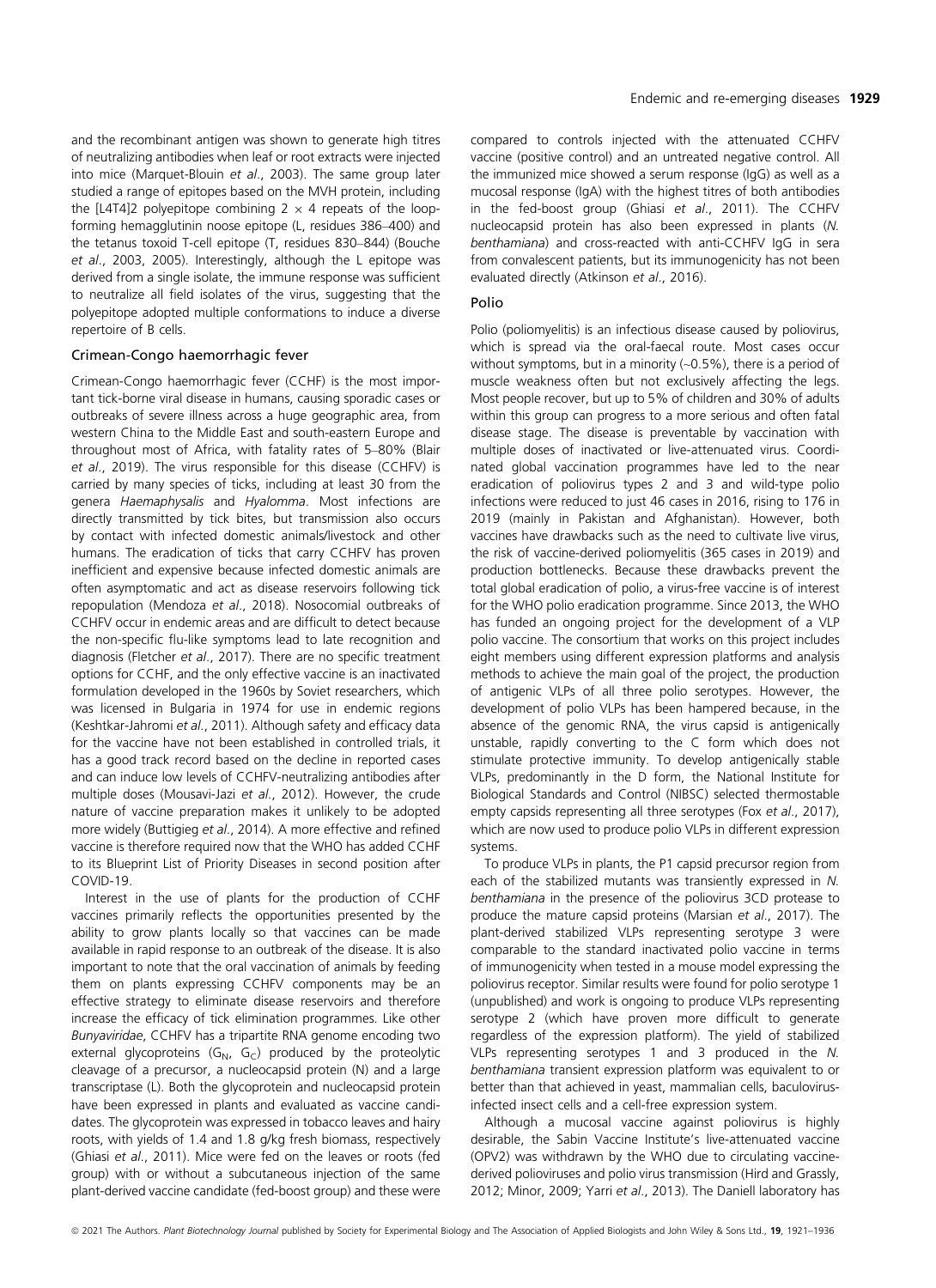developed a virus-free oral booster vaccine that does not require a cold chain by expressing the vaccine antigen VP1 common to all poliovirus serotypes in chloroplasts. The oral delivery of lyophilized plant cells expressing CTB-VP1 induced strong mucosal and systemic immunity, with high antigen-specific titres of both IgG1 and IgA. Poliovirus neutralization studies using sera from immunized animals confirmed protection against all three poliovirus serotypes, with high-level neutralization titres and seropositivity (Chan et al., 2016). The first study used 15 booster doses over 400 days (Xiao and Daniell, 2017) whereas subsequent studies reduced the number of boosters to three doses over 300 days and explored the efficacy of oral plant-derived adjuvants (saponin or squalene) and antimicrobial peptides (LL37 and PG1) to enhance immune response (Daniell et al., 2019b). Long-term maintenance of IgG1 and IgA titres and protection against all three poliovirus serotypes were achieved with only three boosters.

# The future of molecular farming for endemic diseases

Molecular farming has received substantial recent press coverage focusing on its potential to satisfy the demand for vaccines, research reagents and therapeutics in the face of a rapidly spreading epidemic or pandemic diseases. Such diseases threaten to overwhelm traditional production platforms and the extra production capacity offered by plants would be welcome. However, the COVID-19 pandemic has also brought to light major deficiencies, including the cost implications of global vaccination programmes and the need for a cold chain. More than 130 countries have yet to receive a single dose of COVID-19 vaccine while wealthy countries have stockpiled available doses. When the WHO withdrew the oral polio vaccine in 2015 due to vaccine-derived poliovirus infections, most developing countries could afford a single intravenous vaccine but not a booster. Therefore, the COVID-19 pandemic is not the only example of an inadequate vaccine supply and affordability issues. Plant-derived oral booster vaccines offer a timely and affordable solution that eliminates the cold chain requirement.

Oral vaccines are particularly valuable as a means to tackle endemic diseases, which are the scourge of healthcare systems particularly in developing countries (Rybicki et al., 2013). Such diseases have persisted for decades and often lead to epidemic outbreaks when cases suddenly spike in a particular region. The current focus on responses to epidemics and pandemics has drawn attention from perhaps the most enduring benefits of molecular farming, namely the ability to grow plants in local regions to allow the inexpensive production of drugs and vaccines for local healthcare systems. Such local production facilities could be paired with portable downstream processing suites when the product is intended for purification, but the oral or topical application of plant tissues or crude extracts releases plants from the demands of extensive product purification, in some cases allowing the consumption of medicines as unprocessed or part-processed edible tissues (Daniell et al., 2019a, 2021; Ma et al., 2013).

We have considered the potential of molecular farming to address endemic and re-emerging diseases, particularly when the drugs can be manufactured, stored and distributed in remote areas without a cold chain. In such cases, the important aspects of molecular farming are not the speed of production, but the scalability, ease of integration into local cultivation and distribution systems, and the development of innovative strategies to achieve both local (mucosal) and systemic immunity through the

delivery of recombinant proteins presented in plant tissues. Another important issue that is particularly relevant for the treatment and prevention of endemic diseases in developing regions is to ensure that the technology and product can be made available to local stakeholders without the encumbrance of IP restrictions and onerous licensing requirements, therefore allowing these valuable medicines to be delivered to those most in need (Drake and Thangaraj, 2010). Even so, it is clear that much of the effort thus far has been directed towards the optimization of gene expression in plants to demonstrate the principle of molecular farming, with less focus on clinical development. Historically, the path to the clinic has been obstructed by the unwillingness of pharmaceutical companies to transition from established platform technologies and the lack of a regulatory framework, but this is no longer the case. The COVID-19 pandemic has shown that new technologies can be embraced and developed quickly, with the Moderna vaccine as a key example, and the plant-based subunit and VLP vaccines developed by companies such as Medicago as another, specifically related to molecular farming. The slow progress towards clinical development for molecular farming may reflect the lack of production facilities, although several construction projects around the world are underway to address this (Fischer and Buyel, 2020). In the case of orally administered products, progress has also been slowed by the challenge of achieving precise antigen doses (Kashima et al., 2016), and the perceived risk that pharmaceutical products could end up in the food chain (Spok et al., 2008). However, the clinical advancement of antigens produced in edible leaves will be encouraged by recent progress in the high-level expression of antigens, the accurate control of antigen doses, the removal of antibiotic resistance genes, the large-scale production of leaves in FDA-approved hydroponic growth facilities, the tightly controlled removal of moisture, batch-to-batch records for regulatory compliance and strict bioburden validation of microbes on the leaf surface accomplished recently (Daniell et al., 2019a, 2020, 2021; Srinivasan et al., 2021; Su et al., 2015;).

# Acknowledgements

The authors would like to thank the Spanish Ministry of Economy, Industry and Competitiveness (project AGL2017-85377-R), the Spanish Ministry of Science, Innovation and Universities (projects RTI2018-097613-B-I00 and PGC2018-097655-B-I00), the EU Horizon 2020 project Pharma-Factory (774078) and the Generalitat de Catalunya (Grups Consolidats2017-SGR828); Agència de Gestio d'Ajuts Universitaris i de Recerca (AGAUR), Departament d'Empresa i Coneixement de la Generalitat de Catalunya (PANDEMIES 2020); Project LISBOA-01-0145-FEDER-007660 (Microbiologia Molecular, Estrutural e Celular funded by FEDER funds through COMPETE2020)—Programa Operacional Competitividade e Internacionalização (POCI) and by the FCT (Portugal) through the R&D Unit, UIDB/04551/2020 (GREEN-IT—Bioresources for Sustainability); UKIERI and the Hotung Foundation for sustained support of the Bharathiar University / St. George's Univ. of London collaboration and the Molecular Immunology Unit at St. George's Univ. of London. The Max Planck Society, the EU Horizon 2020 project Newcotiana (760331-2) and a grant from the European Research Council (ERC-ADG-2014; grant agreement 669982) to RB. KMOC, RMT and STH acknowledge support from the InnCoCells project funded by the European Union's Horizon 2020 research and innovation programme under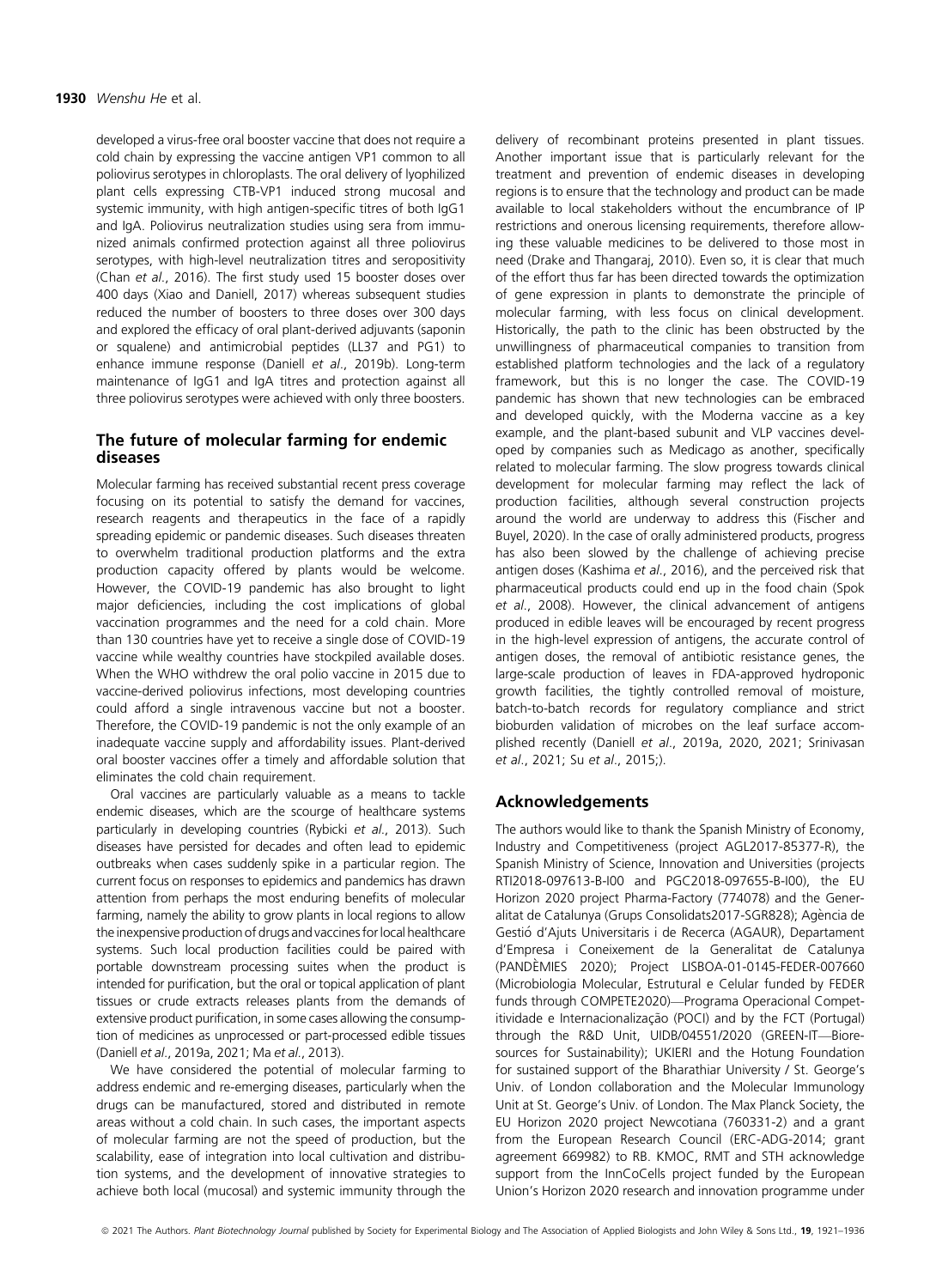grant agreement 101000373. PSS, KAM, RF and SN are partially supported by a CRAFT award (COVID-19 Research Accelerator Funding Track) by the University of California Davis. KAM and SN were partially supported by NASA Space Technology Research (award number NNX17AJ31G) and by the Translational Research Institute through NASA (grant number NNX16AO69A); EMBRAPA (Brazilian Agricultural Corporation), INCT BioSyn (National Institute of Science and Technology in Synthetic Biology), CNPq, CAPES, Brazilian Ministry of Health, FAPDFnd Universidade Católica de Brasília (UCB), Brasília, Brazil; BBSRC Grant BB/L020955/1, the JIC Strategic Programme Grant 'Molecules from Nature – Enhanced Research Capacity' (BBS/E/ J/000PR9794), the John Innes Foundation and the Department of Health and Social Care using UK Aid funding managed by the BBSRC; and The Austrian Science Fund FWF (project W1224). TTW Veni Grant 16740 from the Netherlands Organization for Scientific Research. Research in the Daniell laboratory was supported by NIH grants R01 GM 63879, R01 107904, R01 HL 109442, R01 133191 and grants from Bayer, Novo Nordisk and Shire/Takeda. The National Heart Lung and Blood Institute, National Institutes of Health, Department of Health and Human Services, through the Science Moving TowArds Research Translation and Therapy (SMARTT) programme contracts # HHSN268201600014C, HHSN268201600011C supported IND enabling regulatory, toxicology and pharmacokinetic studies. Any opinions, findings and conclusions or recommendations expressed in this material are those of the author (s) and do not necessarily reflect the views of the University of California, Davis, National Aeronautics and Space Administration (NASA) or the Translational Research Institute for Space Health (TRISH). The funders had no role in study design, data collection and analysis, decision to publish or preparation of the manuscript. Views expressed in this article are those of the authors and do not necessarily reflect those of the employing institutions or the UK Department of Health and Social Care.

# Conflicts of interest

The authors declare no conflicts of interest.

# Author contributions

PC and TC conceived the topic. All authors contributed sections to this article based on their expertise and experience, provided comments and recommendations on the combined draft and approved the final version.

## References

- Ali, M., Emch, M., von Seidlein, L., Yunus, M., Sack, D.A., Rao, M., Holmgren, J. et al. (2005) Herd immunity conferred by killed oral cholera vaccines in Bangladesh: a reanalysis. Lancet, 366, 44-49.
- Amaro, M.O.F., Xisto, M.F., Dias, A.C.F., Versiani, A.F., Cardoso, S.A., Otoni, W.C., da Silva, C.C. et al. (2015) Antigen production using heterologous expression of dengue virus-2 non-structural protein 1 (NS1) in Nicotiana tabacum (Havana) for immunodiagnostic purposes. Plant Cell Rep., 34, 919-928.
- Arlen, P.A., Singleton, M., Adamovicz, J.J., Ding, Y., Davoodi-Semiromi, A. and Daniell, H. (2008) Effective plague vaccination via oral delivery of plant cells expressing F1-V antigens in chloroplasts. Infect. Immun., 76, 3640-3650.
- Atkinson, R., Burt, F., Rybicki, E.P. and Meyers, A.E. (2016) Plant-produced Crimean-Congo haemorrhagic fever virus nucleoprotein for use in indirect ELISA. J. Virol. Methods, 236, 170–177.
- Bai, F., Thompson, E.A., Vig, P. and Leis, A.A. (2019) Current understanding of West Nile Virus clinical manifestations, immune responses, neuroinvasion, and immunotherapeutic implications. Pathogens, 8, 193.
- Barrett, A. (2017) Yellow fever live attenuated vaccine: A very successful live attenuated vaccine but still we have problems controlling the disease. Vaccine, 35, 5951–5955.
- Beales, P.F., Brabin, B., Dorman, E., Gilles, H.M., Loutain, L., Marsh, K., Molyneux, M.E. et al. (2000) Severe falciparum malaria. Trans. R. Soc. Trop. Med. Hyg., 94, 1–90.
- Beiss, V., Spiegel, H., Boes, A., Scheuermayer, M., Reimann, A., Schillberg, S. and Fischer, R. (2015) Plant expression and characterization of the transmission-blocking vaccine candidate PfGAP50. BMC Biotechnol., 15, 108.
- Berglund, J.P., Szczepanski, N., Penumarti, A., Beavers, A., Kesselring, J., Orgel, K., Burnett, B. et al. (2017) Preparation and analysis of peanut flour used in oral immunotherapy clinical trials. J. Allergy Clin. Immunol. Pract., 5, 1098-1104.
- Blagborough, A.M., Musiychuk, K., Bi, H., Jones, R.M., Chichester, J.A., Streatfield, S., Sala, K.A. et al. (2016) Transmission blocking potency and immunogenicity of a plant-produced Pvs25-based subunit vaccine against Plasmodium vivax. Vaccine, 34, 3252-3259.
- Blair, P.W., Kuhn, J.H., Pecor, D.B., Apanaskevich, D.A., Kortepeter, M.G., Cardile, A.P., Ramos, A.P. et al. (2019) A emerging biothreat: Crimean-Congo hemorrhagic fever virus in Southern and Western Asia. Am. J. Trop. Med. Hyg., 100, 16–23.
- Bock, R. and Warzecha, H. (2010) Solar-powered factories for new vaccines and antibiotics. Trends Biotechnol., 28, 246–252.
- Boes, A., Reimann, A., Twyman, R.M., Fischer, R., Schillberg, S. and Spiegel, H. (2016) A plant-based transient expression system for the rapid production of malaria vaccine candidates. Methods Mol. Biol., 1404, 597–619.
- Boes, A., Spiegel, H., Voepel, N., Edgue, G., Beiss, V., Kapelski, S., Fendel, R. et al. (2015) Analysis of a multi-component multi-stage malaria vaccine candidate–tackling the cocktail challenge. PLoS One, 10, e0131456.
- Bogers, W.M.J.M., Bergmeier, L.A., Ma, J., Oostermeijer, H., Wang, Y., Kelly, C.G., ten Haaft, P. et al. (2004) A novel HIV-CCR5 receptor vaccine strategy in the control of mucosal SIV/HIV infection. AIDS, 18, 25–36.
- Bouche, F.B., Marquet-Blouin, E., Yanagi, Y., Steinmetz, A. and Muller, C.P. (2003) Neutralizing immunogenicity of a polyepitope antigen expressed in a transgenic food plant: a novel antigen to protect against measles. Vaccine, 21, 2065–2072.
- Bouche, F.B., Steinmetz, A., Yanagi, Y. and Muller, C.P. (2005) Induction of broadly neutralizing antibodies against measles virus mutants using a polyepitope vaccine strategy. Vaccine, 23, 2074–2077.
- Boyhan, D. and Daniell, H. (2011) Low-cost production of proinsulin in tobacco and lettuce chloroplasts for injectable or oral delivery of functional insulin and C-peptide. Plant Biotechnol. J., 9, 585–598.
- Brunker, K. and Mollentze, N. (2018) Rabies virus. Trends Microbiol., 2, 886-887.
- Buttigieg, K.R., Dowall, S.D., Findlay-Wilson, S., Miloszewska, A., Rayner, E., Hewson, R. and Carroll, M.W. (2014) A novel vaccine against Crimean-Congo Haemorrhagic Fever protects 100% of animals against lethal challenge in a mouse model. PLoS One, 9, e91516.
- Buyel, J.F., Gruchow, H.M., Boes, A. and Fischer, R. (2014) Rational design of a host cell protein heat precipitation step simplifies the subsequent purification of recombinant proteins from tobacco. Biochem. Eng. J., 88, 162-170.
- Capell, T., Twyman, R.M., Armario-Najera, V., Ma, J.-K.-C., Schillberg, S. and Christou, P. (2020) Potential applications of plant biotechnology against SARS-CoV-2. Trends Plant Sci., 25, 635-643.
- CDC (2020a) Disease directory | travelers' health. [https://wwwnc.cdc.gov/trave](https://wwwnc.cdc.gov/travel/diseases) [l/diseases](https://wwwnc.cdc.gov/travel/diseases)
- CDC (2020b) Introduction to epidemiology. [https://www.cdc.gov/csels/dsepd/](https://www.cdc.gov/csels/dsepd/ss1978/lesson1/section11.html) [ss1978/lesson1/section11.html](https://www.cdc.gov/csels/dsepd/ss1978/lesson1/section11.html)
- Cernuschi, T., Malvolti, S., Nickels, E. and Friede, M. (2018) Bacillus Calmette-Guérin (BCG) vaccine: a global assessment of demand and supply balance. Vaccine, 36, 498–506.
- Chan, H.T., Xiao, Y., Weldon, W.C., Oberste, S.M., Chumakov, K. and Daniell, H. (2016) Cold chain and virus-free chloroplast-made booster vaccine to confer immunity against different poliovirus serotypes. Plant Biotechnol. J., 14, 2190–2200.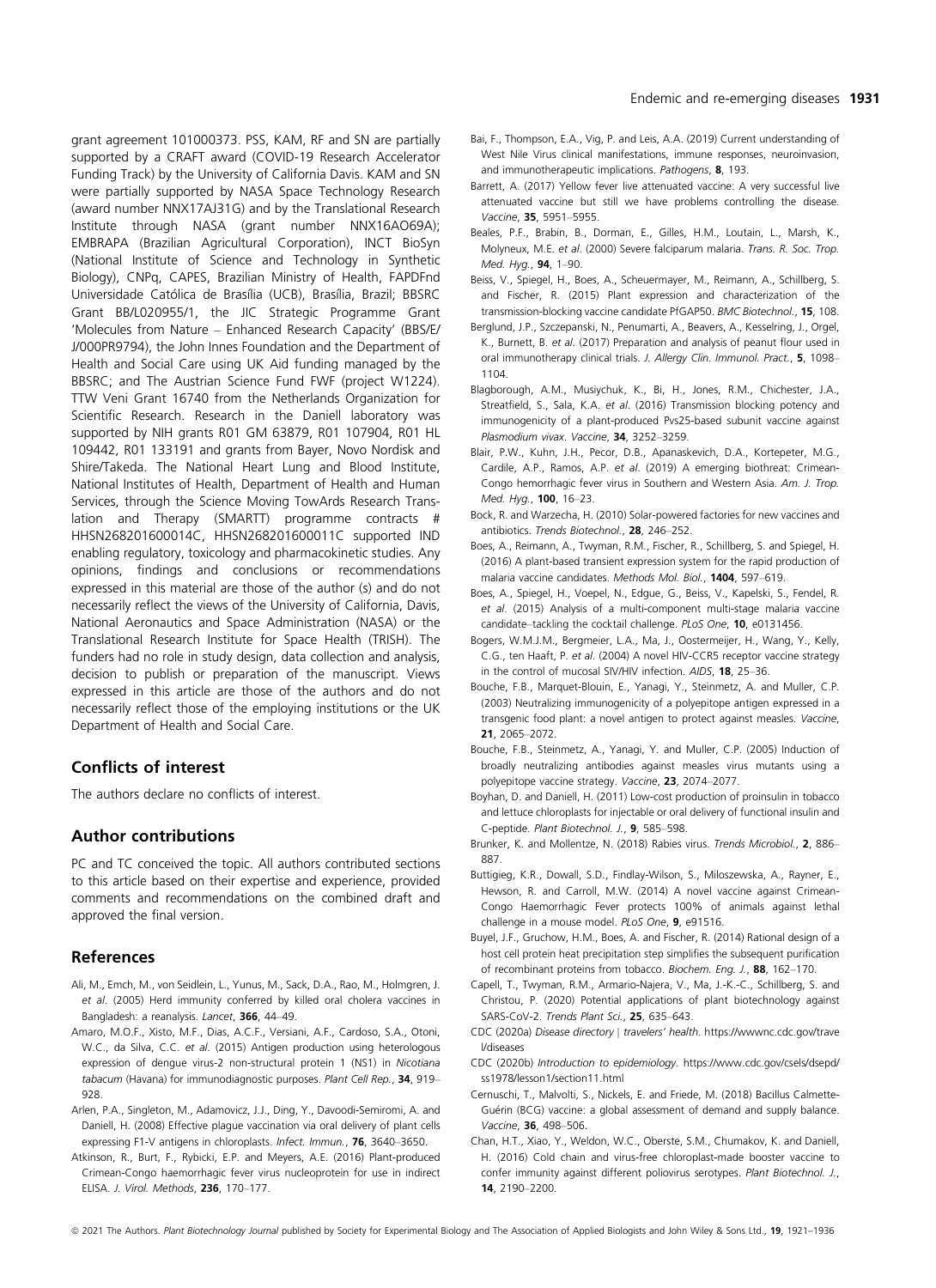#### 1932 Wenshu He et al.

- Chen, Q., Liang, W., Qian, F., Qian, B., Cao, J., Zhang, D., Xu, Y. et al. (2016a) Rice-produced MSP142 of Plasmodium falciparum elicits antibodies that inhibit parasite growth in vitro. Parasite Immunol., 38, 635-641.
- Chen, W.H., Cohen, M.B., Kirkpatrick, B.D., Brady, R.C., Galloway, D., Gurwith, M., Hall, R.H. et al. (2016b) Single-dose live oral cholera vaccine CVD 103- HgR protects against human experimental infection with Vibrio cholerae O1 El Tor. Clin. Infect. Dis., 62, 1329–1335.
- Chichester, J.A., Green, B.J., Jones, R.M., Shoji, Y., Miura, K., Long, C.A., Lee, C.K. et al. (2018) Safety and immunogenicity of a plant-produced Pfs25 viruslike particle as a transmission blocking vaccine against malaria: a phase 1 dose-escalation study in healthy adults. Vaccine, 36, 5865–5871.
- Clark, M.B. and Schaefer, T.J. (2020) West Nile Virus. StatPearls. Treasure Island (FL): StatPearls Publishing.<https://www.ncbi.nlm.nih.gov/books/NBK544246/> .
- Clemens, J.D., Nair, G.B., Ahmed, T., Qadri, F. and Holmgren, J. (2017) Cholera. Lancet, 390, 1539–1549.
- Colpitts, T.M., Conway, M.J., Montgomery, R.R. and Fikrig, E. (2012) West Nile Virus: Biology, Transmission, and Human Infection. Clin. Microbiol. Rev., 25, 635–648.
- Daddy, N.B., Kalisya, L.M., Bagire, P.G., Watt, R.L., Towler, M.J. and Weathers, P.J. (2017) Artemisia annua dried leaf tablets treated malaria resistant to ACT and i.v. artesunate: Case reports. Phytomedicine, 32, 37-40.
- Daniell, H. (2020) From conception to COVID-19: an arduous journey of tribulations of racism and triumphs. Plant Biotechnol. J., 18, 2147–2154.
- Daniell, H., Chan, H.-T. and Pasoreck, E.K. (2016) Vaccination via chloroplast genetics: affordable protein drugs for the prevention and treatment of inherited or infectious human diseases. Annu. Rev. Genet., 50, 595–618.
- Daniell, H., Jin, S., Zhu, X.G., Gitzendanner, M.A., Soltis, D.E. and Soltis, P.S. (2021) Green giant – a tiny chloroplast genome with mighty power to produce high value proteins: history and phylogeny. Plant Biotechnol. J., 19, 430–447.
- Daniell, H., Kulis, M. and Herzog, R.W. (2019a) Plant cell-made protein antigens for induction of oral tolerance. Biotech. Adv., 37, 107413.
- Daniell, H., Lee, S.-B., Panchal, T. and Wiebe, P.O. (2001) Expression of the native cholera toxin B subunit gene and assembly as functional oligomers in transgenic tobacco chloroplasts. J. Mol. Biol., 311, 1001–1009.
- Daniell, H., Mangu, V., Yakubov, B., Park, J., Habibi, P., Shi, Y., Gonnella, P.A. et al. (2020) Investigational new drug enabling angiotensin oral-delivery studies to attenuate pulmonary hypertension. Biomaterials, 233, 119750.
- Daniell, H., Rai, V. and Xiao, Y. (2019b) Cold chain and virus-free oral polio booster vaccine made in lettuce chloroplasts confers protection against all three poliovirus serotypes. Plant Biotechnol. J., 17, 1357-1368.
- Daniell,H., Ribeiro, T., Lin, S., Saha, P., McMichael, C., Chowdhary, R. and Agarwal, A. (2019c) Validation of leaf and microbial pectinases: commercial launching of a new platform technology. Plant Biotechnol. J., 17, 1154-1166.
- Daniell, H., Ruiz, G., Denes, B., Sandberg, L. and Langridge, W. (2009) Optimization of codon composition and regulatory elements for expression of human insulin like growth factor-1 in transgenic chloroplasts and evaluation of structural identity and function. BMC Biotechnol., 9, 33.
- Davoodi-Semiromi, A., Schreiber, M., Nalapalli, S., Verma, D., Singh, N.D., Banks, R.K. and Chakrabarti, D. (2010) (2010) Chloroplast-derived vaccine antigens confer dual immunity against cholera and malaria by oral or injectable delivery. Plant Biotechnol. J., 8, 223–242.
- DeGray, G., Rajasekaran, K., Smith, F., Sanford, J. and Daniell, H. (2001) Expression of an antimicrobial peptide via the chloroplast genome to control phytopathogenic bacteria and fungi. Plant Physiol., 127, 852-862.
- Deng, S.-Q., Yang, X., Wei, Y., Chen, J.-T., Wang, X.-J. and Peng, H.-J. (2020) A review on dengue vaccine development. Vaccines, 8, 63.
- Dent, M., Hurtado, J., Paul, A.M., Sun, H., Lai, H., Yang, M. and Chen, Q. (2016) Plant-produced anti-dengue virus monoclonal antibodies exhibit reduced antibody-dependent enhancement of infection activity. J. Gen. Virol., 97, 3280–3290.
- Dorokhov, Y.L., Sheveleva, A.A., Frolova, O.Y., Komarova, T.V., Zvereva, A.S., Ivanov, P.A. and Atabekov, J.G. (2007) Superexpression of tuberculosis antigens in plant leaves. Tuberculosis, 87, 218–224.
- Douam, F. and Ploss, A. (2018) Yellow Fever Virus: knowledge gaps impeding the fight against an old foe. Trends Microbiol., 26, 913–928.
- Drake, P.M. and Thangaraj, H. (2010) Molecular farming, patents and access to medicines. Expert. Rev. Vaccines., 9, 811–819.
- Du Toit, G., Roberts, G., Sayre, P.H., Bahnson, H.T., Radulovic, S., Santos, A.F., Brough, H.A. et al. (2015) Randomized trial of peanut consumption in infants at risk for peanut allergy. N. Engl. J. Med., 372, 803–813.
- van Eerde, A., Gottschamel, J., Bock, R., Hansen, K.E.A., Munang'andu, H.M., Daniell, H. and Liu Clarke, J. (2019) Production of tetravalent dengue virus envelope protein domain III-based antigens in lettuce chloroplasts and immunologic analysis for future oral vaccine development. Plant Biotechnol. J., 17, 1408–1417.
- Endo, T., Asaka, D., Nakayama, T., Saito, S., Kodama, H., Mitsuyoshi, R., Takaishi, S. et al. (2021) Immunological and symptomatic effects of oral intake of transgenic rice containing 7 linked major T-cell epitopes from Japanese cedar pollen allergens. Int. Arch. Allergy Immunol., 182, 109-119.
- Escobar, L.E., Molina-Cruz, A. and Barillas-Mury, C. (2020) BCG vaccine protection from severe coronavirus disease 2019 (COVID-19). Proc. Natl. Acad. Sci. USA, 117, 17720–17726.
- Farrance,C.E., Rhee,A., Jones, R.M.,Musiychuk, K., Shamloul,M., Sharma, S.,Mett, V. et al. (2011) A plant-produced Pfs230 vaccine candidate blocks transmission of Plasmodium falciparum. Clin. Vaccine Immunol., 18, 1351-1357.
- Feller, T., Thom, P., Koch, N., Spiegel, H., Addai-Mensah, O., Fischer, R., Reimann, A. et al. (2013) Plant-based production of recombinant Plasmodium surface protein pf38 and evaluation of its potential as a vaccine candidate. PLoS One, 8, e79920.
- Fishman, P.H., Bradley, R.M., Hom, B.E. and Moss, J. (1983) Uptake and metabolism of exogenous gangliosides by cultured cells: effect of choleragen on the turnover of GM1. J. Lipid Res., 24, 1002-1011.
- Fletcher, T.E., Gulzhan, A., Ahmeti, S., Al-Abri, S.S., Asik, Z., Atilla, A., Beeching, N.J. et al. (2017) Infection prevention and control practice for Crimean-Congo hemorrhagic fever: a multi-center cross-sectional survey in Eurasia. PLoS One, 12, e0182315.
- Floss, D.M., Mockey, M., Zanello, G., Brosson, D., Diogon, M., Frutos, R., Bruel, T. et al. (2010) Expression and immunogenicity of the mycobacterial Ag85B/ ESAT-6 antigens produced in transgenic plants by elastin-like peptide fusion strategy. J. Biomed. Biotechnol., 2010, 274346.
- Fogel, N. (2015) Tuberculosis: a disease without boundaries. Tuberculosis, 95, 527–531.
- Fox, H., Knowlson, S., Minor, P.D. and Macadam, A.J. (2017) Genetically thermo-stabilised, immunogenic Poliovirus empty capsids; a strategy for nonreplicating vaccines. PLoS Pathog., 13, e1006117.
- Gautret, P., Diaz-Menendez, M., Goorhuis, A., Wallace, R.M., Msimang, V., Blanton, J., Dacheux, L. et al. (2020) Epidemiology of rabies cases among international travellers, 2013–2019: a retrospective analysis of published reports. Travel. Med. Infect. Dis., 36, 101766.
- Geldhof, P., De Maere, V., Vercruysse, J. and Claerebout, E. (2007) Recombinant expression systems: the obstacle to helminth vaccines? Trends in Parasitol., 23, 527–532.
- Ghiasi, S.M., Salmanian, A.H., Chinikar, S. and Zakeri, S. (2011) Mice orally immunized with a transgenic plant expressing the glycoprotein of Crimean-Congo hemorrhagic fever virus. Clin. Vaccine Immunol. 18, 2031–2037.
- Girard, L.S., Fabis, M.J., Bastin, M., Courtois, D., Petiard, V. and Koprowski, H. (2006) Expression of a human anti-rabies virus monoclonal antibody in tobacco cell culture. Biochem. Biophys. Res. Commun. 345, 602-607.
- Gottschamel, J., Lossl, A., Ruf, S., Wang, Y., Skaugen, M., Bock, R. and Clarke, J.L. (2016) Production of dengue virus envelope protein domain III-based antigens in tobacco chloroplasts using inducible and constitutive expression systems. Plant Mol. Biol. 91, 497-512.
- Griffin, D.E. (2018) Measles vaccine. Viral Immunol. 31, 86-95.
- Hamorsky, K.T., Kouokam, J.C., Bennett, L.J., Baldauf, K.J., Kajiura, H., Fujiyama, K. and Matoba, N. (2013) Rapid and scalable plant-based production of a cholera toxin B subunit variant to aid in mass vaccination against cholera outbreaks. PLoS Negl. Trop. Dis. 7, e2046.
- Hamorsky, K.T., Kouokam, J.C., Jurkiewicz, J.M., Nelson, B., Moore, L.J., Husk, A.S., Kajiura, H. et al. (2015) N-glycosylation of cholera toxin B subunit in Nicotiana benthamiana: impacts on host stress response, production yield and vaccine potential. Sci. Rep., 5, 8003.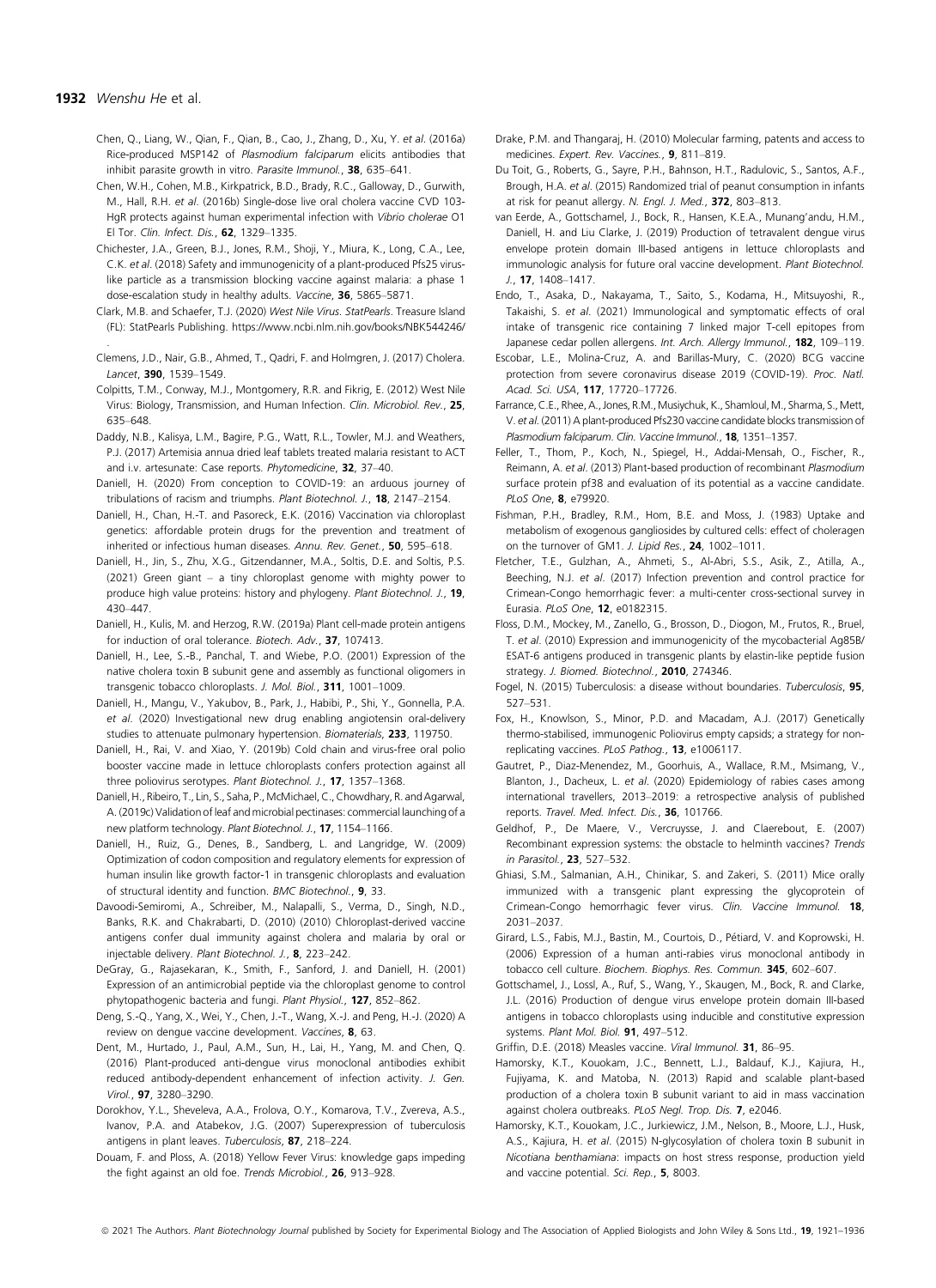- He, J., Lai, H., Brock, C. and Chen, Q. (2012) A novel system for rapid and costeffective production of detection and diagnostic reagents of West Nile virus in plants. J. Biomed. Biotechnol. 2012, 106783.
- He, J., Lai, H., Engle, M., Gorlatov, S., Gruber, C., Steinkellner, H., Diamond, M.S. et al. (2014a) Generation and analysis of novel plant-derived antibodybased therapeutic molecules against West Nile virus. PLoS One, 9, e93541.
- He, J., Peng, L., La, H., Hurtado, J., Stahnke, J. and Chen, Q. (2014b) A plantproduced antigen elicits potent immune responses against West Nile virus in mice. Biomed. Res. Int., 2014, 952865.
- Helander, H.F. and Fandriks, L. (2014) Surface area of the digestive tract revisited. Scand. J. Gastroenterol. 49, 681–689.
- Herzog, R.W., Nichols, T.C., Su, J., Zhang, B., Sherman, A., Merricks, E.P., Raymer, R. et al. (2017) Oral tolerance induction in Hemophilia B dogs fed with transplastomic lettuce. Mol. Ther. 25, 512-522.
- Hird, T.R. and Grassly, N.C. (2012) Systematic review of mucosal immunity induced by oral and inactivated poliovirus vaccines against virus shedding following oral poliovirus challenge. PLoS Pathog. 8, 19.
- Hofbauer, A., Melnik, S., Tschofen, M., Arcalis, E., Phan, H.T., Gresch, U., Lampel, J. et al. (2016) The encapsulation of hemagglutinin in protein bodies achieves a stronger immune response in mice than the soluble antigen. Front. Plant. Sci. 7, 142.
- Hokke, C.H. and van Diepen, A. (2017) Helminth glycomics glycan repertoires and host-parasite interactions. Mol. Biochem. Parasitol. 215, 47–57.
- Hotez, P.J., Beaumier, C.M., Gillespie, P.M., Strych, U., Hayward, T. and Bottazzi, M.E. (2016) Advancing a vaccine to prevent hookworm disease and anemia. Vaccine, 34, 3001–3005.
- Huang, Z., Dry, I., Webster, D., Strugnell, R. and Wesselingh, S. (2001) Plantderived measles virus hemagglutinin protein induces neutralizing antibodies in mice. Vaccine, 19, 2163–2171.
- Jackson, A.C. (2016) Human Rabies: a 2016 update. Curr. Infect. Dis. Rep. 18, 38.
- Jani, D., Meena, L.S., Rizwan-ul-Haq, Q.M., Singh, Y., Sharma, A.K. and Tyagi, A.K. (2002) Expression of cholera toxin B subunit in transgenic tomato plants. Transgenic Res. 11, 447–454.
- Jones, R.M., Manceva, S.D., Rhee, A., Tottey, S., Norikane, J., Guimarães, R.C., Chichester, J.A. et al. (2018) Plant-produced subunit vaccine candidates against Yellow Fever induce virus neutralizing antibodies and confer protection against viral challenge in animal models. Am. J. Trop. Med. Hyg. 98, 420-431
- Kaiser, J.A. and Barrett, A. (2019) Twenty years of progress toward west nile virus vaccine development. Viruses, 11, 823.
- Kanagaraj, A.P., Verma, D. and Daniell, H. (2011) Expression of dengue-3 premembrane and envelope polyprotein in lettuce chloroplasts. Plant Mol. Biol. 76, 323–333.
- Kashima, K., Yuki, Y., Mejima, M., Kurokawa, S., Suzuki, Y., Minakawa, S., Takeyama, N. et al. (2016) Good manufacturing practices production of a purification-free oral cholera vaccine expressed in transgenic rice plants. Plant Cell Rep. 35, 667–679.
- Keshtkar-Jahromi, M., Kuhn, J.H., Christova, I., Bradfute, S.B., Jahrling, P.B. and Bavari, S. (2011) Crimean-Congo hemorrhagic fever: current and future prospects of vaccines and therapies. Antiviral Res. 90, 85–92.
- Khan, I., Twyman, R.M., Arcalis, E. and Stoger, E. (2012) Using storage organelles for the accumulation and encapsulation of recombinant proteins. Biotechnol. J. 7, 1099–1108.
- Khetarpal, N. and Khanna, I. (2016) Dengue fever: causes, complications, and vaccine strategies. J. Immunol. Res. 2016, 6803098.
- Kim, H., Kwon, K.W., Park, J., Kang, H., Lee, Y., Sohn, E.-J., Hwang, I. et al. (2020) Plant-produced N-glycosylated Ag85A exhibits enhanced vaccine efficacy against Mycobacterium tuberculosis HN878 through balanced multifunctional Th1 T cell immunity. Vaccines, 8, 189.
- Kim, M.Y., Copland, A., Nayak, K., Chandele, A., Ahmed, M.S., Zhang, Q. and Reljic, R. (2018) Plant-expressed Fc-fusion protein tetravalent dengue vaccine with inherent adjuvant properties. Plant Biotechnol. J. 16, 1283-1294.
- Kim, M.Y., Kim, B.Y., Oh, S.M., Reljic, R., Jang, Y.S. and Yang, M.S. (2016) Oral immunisation of mice with transgenic rice calli expressing cholera toxin B subunit fused to consensus dengue cEDIII antigen induces antibodies to all four dengue serotypes. Plant Mol. Biol. 92, 347–356.
- Kim, M.Y., Li, J.Y., Tien, N.Q. and Yang, M.S. (2017a) Expression and assembly of cholera toxin B subunit and domain III of dengue virus 2 envelope fusion protein in transgenic potatoes. Protein Expr. Purif. 139, 57–62.
- Kim, M.Y., Reljic, R., Kilbourne, J., Ceballos-Olvera, I., Yang, M.S., Reyes-del Valle, J. and Mason, H.S. (2015) Novel vaccination approach for dengue infection based on recombinant immune complex universal platform. Vaccine, 33, 1830–1838.
- Kim, M.-Y., Van Dolleweerd, C., Copland, A., Paul, M.J., Hofmann, S., Webster, G.R., Julik, E. et al. (2017b) Molecular engineering and plant expression of an immunoglobulin heavy chain scaffold for delivery of a dengue vaccine candidate. Plant Biotechnol. J. 15, 1590–1601.
- Kim, T.G., Kim, M.Y. and Yang, M.S. (2010) Cholera toxin B subunit-domain III of dengue virus envelope glycoprotein E fusion protein production in transgenic plants. Protein Expr. Purif. 7, 236–241.
- Kim, T.G., Kim, M.Y., Huy, N.X., Kim, S.H. and Yang, M.S. (2013) M celltargeting ligand and consensus dengue virus envelope protein domain III fusion protein production in transgenic rice calli. Mol. Biotechnol. 54, 880-887.
- Kim, T.G., Kim, M.Y., Tien, N.Q., Huy, N.X. and Yang, M.S. (2014) Dengue virus E glycoprotein production in transgenic rice callus. Mol. Biotechnol. 56, 1069–1078.
- Koya, V., Moayeri, M., Leppla, S.H. and Daniell, H. (2005) Plant-based vaccine: mice immunized with chloroplast-derived anthrax protective antigen survive anthrax lethal toxin challenge. Infect. Immun. 73, 8266–8274.
- Kumar, S.R.P., Wang, X., Avuthu, N., Bertolini, T.B., Terhorst, C., Guda, C., Daniell, H. et al. (2020) Role of small intestine and gut microbiome in plantbased oral tolerance for hemophilia. Front. Immunol. 11, 844.
- Kumari, U., Singh, R., Ray, T., Rana, S., Saha, P., Malhotra, K. and Daniell, H. (2019) Validation of leaf enzymes in the detergent and textile industries: launching of a new platform technology. Plant Biotechnol. J. 17, 1167-1182.
- Kwon, K.C., Chan, H.T., León, J.R., Williams-Carrier, R., Barkan, A. and Daniell, H. (2016) Codon optimization to enhance expression yields insights into chloroplast translation. Plant Physiol. 172, 62–77.
- Kwon, K.C. and Daniell, H. (2016) Oral delivery of protein drugs bioencapsulated in plant cells. Mol. Ther. 24, 1342–1350.
- Kwon, K.C., Nityanandam, R., New, J.S. and Daniell, H. (2013) Oral delivery of bioencapsulated exendin-4 expressed in chloroplasts lowers blood glucose level in mice and stimulates insulin secretion in beta-TC6 cells. Plant Biotechnol. J. 11, 77–86.
- Kwon, K.C., Sherman, A., Chang, W.J., Kamesh, A., Biswas, M., Herzog, R.W. and Daniell, H. (2018) Expression and assembly of largest foreign protein in chloroplasts: oral delivery of human FVIII made in lettuce chloroplasts robustly suppresses inhibitor formation in haemophilia A mice. Plant Biotechnol. J. 16, 1148–1160.
- Lai, H., Engle, M., Fuchs, A., Keller, T., Johnson, S., Gorlatov, S., Diamond, M.S. et al. (2010) Monoclonal antibody produced in plants efficiently treats West Nile virus infection in mice. Proc. Natl. Acad. Sci. USA, 107, 2419-2424.
- Lai, H., He, J., Engle, M., Diamond, M.S. and Chen, Q. (2012) Robust production of virus-like particles and monoclonal antibodies with geminiviral replicon vectors in lettuce. Plant Biotechnol. J. 10, 95–104.
- Lai, H., He, J., Hurtado, J., Stahnke, J., Fuchs, A., Mehlhop, E., Gorlatov, S. et al. (2014) Structural and functional characterization of an anti-West Nile virus monoclonal antibody and its single-chain variant produced in glycoengineered plants. Plant Biotechnol. J. 12, 1098–1107.
- Lai, H., Paul, A.M., Sun, H., He, J., Yang, M., Bai, F. and Chen, Q. (2018) A plant-produced vaccine protects mice against lethal West Nile virus infection without enhancing Zika or dengue virus infectivity. Vaccine, 36, 1846-1852.
- Lakshmi, P.S., Verma, D., Yang, X., Lloyd, B. and Daniell, H. (2013) Low cost tuberculosis vaccine antigens in capsules: expression in chloroplasts, bioencapsulation, stability and functional evaluation in vitro. PLoS One, 8, e54708.
- Lange, S. and Holmgren, J. (1978) Protective antitoxic cholera immunity in mice: influence of route and number of immunizations and mode of action of protective antibodies. Acta Pathol. Microbiol. Scand. C. 86, 145–152.
- Larson, H.J., Jarrett, C., Eckersberger, E., Smith, D.M. and Paterson, P. (2014) Understanding vaccine hesitancy around vaccines and vaccination from a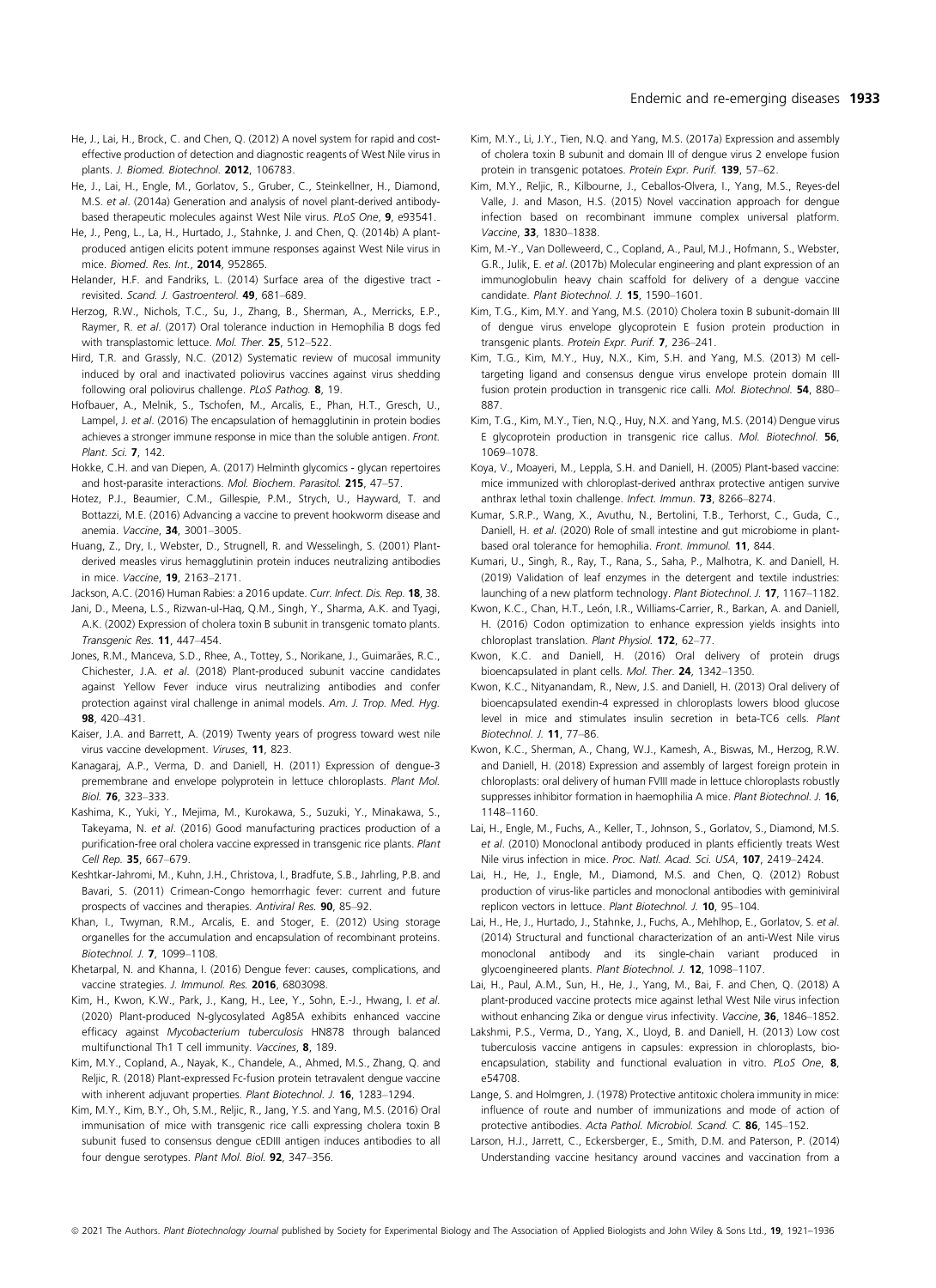global perspective: a systematic review of published literature. Vaccine, 32, 2150–2159.

- Lee, C., Kim, H.H., Choi, K.M., Chung, K.W., Choi, Y.K., Jang, M.J., Kim, T.S. et al. (2011a) Murine immune responses to a Plasmodium vivax-derived chimeric recombinant protein expressed in Brassica napus. Malar. J. 10, 106.
- Lee, S.B., Li, B., Jin, S. and Daniell, H. (2011b) Expression and characterization of antimicrobial peptides Retrocyclin-101 and Protegrin-1 in chloroplasts to control viral and bacterial infections. Plant Biotechnol. J. 9, 100–115.
- Li, W.K., Chen, Y.Z., Zhou, Y. and Xu, H. (2003) Regeneration of F. hepatica protective antigenic gene transgenic alfalfa plants by Agrobacterium mediated gene transfer. J. Sichuan Univ. 40, 144–147.
- Liu, Y., Kamesh, A.C., Xiao, Y., Sun, V., Hayes, M., Daniell, H. and Koo, H. (2016) Topical delivery of low-cost protein drug candidates made in chloroplasts for biofilm disruption and uptake by oral epithelial cells. Biomaterials, 105, 156–166.
- Lobato Gómez, M., Huang, X., Alvarez, D., He, W., Baysal, C., Zhu, C., Armario-Najera, V. et al. (2021) Contributions of the international plant science community to the fight against human infectious diseases – part 1: epidemic and pandemic diseases. Plant Biotechnol. J., (in press). [https://doi.](https://doi.org/10.1111/pbi.13657) [org/10.1111/pbi.13657.](https://doi.org/10.1111/pbi.13657)
- Longini, I.M. Jr, Nizam, A., Ali, M., Yunus, M., Shenvi, N. and Clemens, J.D. (2007) Controlling endemic cholera with oral vaccines. PLoS Medicine, 4, e336.
- Loza-Rubio, E., Rojas, E., Gómez, L., Olivera, M.T. and Gómez-Lim, M.A. (2008) Development of an edible rabies vaccine in maize using the Vnukovo strain. Dev. Biol., 131, 477–482.
- Ma, J.-K.-C., Christou, P., Chikwamba, R., Haydon, H., Paul, M., Pujol, M., Ramalingam, S. et al. (2013) Realising the value of plant molecular pharming to benefit the poor in developing countries and emerging economies. Plant Biotechnol. J., 11, 1029–1033.
- Ma, J.K., Drossard, J., Lewis, D., Altmann, F., Boyle, J., Christou, P., Cole, T. et al. (2015) Regulatory approval and a first-in-human phase I clinical trial of a monoclonal antibody produced in transgenic tobacco plants. Plant Biotechnol. J., 13, 1106–1120.
- Ma, J.K.C., Hikmat, B.Y., Wycoff, K., Vine, N.D., Chargelegue, D., Yu, L. and Hein, M.B.et al. (1998) Characterization of a recombinant plant monoclonal secretory antibody and preventive immunotherapy in humans. Nat. Med. 4, 601–606.
- Maldaner, F.R., Aragão, F.J.L., dos Santos, F.B., Franco, O.L., Lima, M.D.R.Q., de Oliveira Resende, R. and Nagata, T. (2013) Dengue virus tetra-epitope peptide expressed in lettuce chloroplasts for potential use in dengue diagnosis. Appl. Microbiol. Biotechnol. 97, 5721–5729.
- Marques, L.E.C., Silva, B.B., Dutra, R.F., Florean, E., Menassa, R. and Guedes, M.I.F. (2019) Transient expression of dengue virus NS1 antigen in Nicotiana benthamiana for use as a diagnostic antigen. Front. Plant Sci. 10, 1674.
- Marquet-Blouin, E., Bouche, F.B., Steinmetz, A. and Muller, C.P. (2003) Neutralizing immunogenicity of transgenic carrot (Daucus carota L.)-derived measles virus hemagglutinin. Plant Mol. Biol. 51, 459-469.
- Marsian, J., Fox, H., Bahar, M.W., Kotecha, A., Fry, E.E., Stuart, D.I., Macadam, A.J. et al. (2017) Plant-made polio type 3 stabilized VLPs-a candidate synthetic polio vaccine. Nat. Comm. 8, 245.
- Marsian, J. and Lomonossoff, G.P. (2016) Molecular pharming VLPs made in plants. Curr. Opin. in Biotechnol. 37, 201–206.
- Martinez, C.A., Topal, E., Giulietti, A.M., Talou, J.R. and Mason, H. (2010) Exploring different strategies to express Dengue virus envelope protein in a plant system. Biotechnol. Lett. 32, 867–875.
- Matsumoto, Y., Suzuki, S., Nozoye, T., Yamakawa, T., Takashima, Y., Arakawa, T., Tsuji, N. et al. (2008) Oral immunogenicity and protective efficacy in mice of transgenic rice plants producing a vaccine candidate antigen (As16) of Ascaris suum fused with cholera toxin B subunit. Transgenic Res. 18, 185-192.
- McDonald, K.A. and Holtz, R.B. (2020) From farm to finger prick a perspective on how plants can help in the fight against COVID-19. Front. Bioeng. Biotechnol. 8, 421.
- Mendoza, E.J., Warner, B., Safronetz, D. and Ranadheera, C. (2018) Crimean-Congo haemorrhagic fever virus: past, present and future insights for animal modelling and medical countermeasures. Zoonoses Public Health, 65, 465– 480.
- Menzel, S., Holland, T., Boes, A., Spiegel, H., Bolzenius, J., Fischer, R. and Buyel, J.F. (2016) Optimized blanching reduces the host cell protein content and

substantially enhances the recovery and stability of two plant-derived malaria vaccine candidates. Front. Plant Sci., **7**, 1-15.

- Miller, L.H., Baruch, D.I., Marsh, K. and Doumbo, O.K. (2002) The pathogenic basis of malaria. Nature, 415, 673–679.
- Minor, P. (2009) Vaccine-derived poliovirus (VDPV): impact on poliomyelitis eradication. Vaccine, 27, 2649–2652.
- Moss, W.J. (2017) Measles. Lancet, 390, 2490–2502.
- Mousavi-Jazi, M., Karlberg, H., Papa, A., Christova, I. and Mirazimi, A. (2012) Healthy individuals immune response to the Bulgarian Crimean-Congo hemorrhagic fever virus vaccine. Vaccine, 30, 6225–6229.
- Muller, C.P., Marquet-Blouin, E., Fack, F., Damien, B., Steinmetz, A. and Bouche, F.B. (2003) Immunogenic measles antigens expressed in plants: role as an edible vaccine for adults. Vaccine, 21, 816–819.
- Nochi, T., Yuki, Y., Katakai, Y., Shibata, H., Tokuhara, D., Mejima, M., Kurokawa, S. et al. (2009) A rice-based oral cholera vaccine induces macaque-specific systemic neutralizing antibodies but does not influence preexisting intestinal immunity. J. Immunol. 183, 6538-6544.
- van Noort, K., Nguyen, D.L., Kriechbaumer, V., Hawes, C., Hokke, C.H., Schots, A. and Wilbers, R.H.P. (2020) Functional characterization of Schistosoma mansoni fucosyltransferases in Nicotiana benthamiana. Sci. Rep. 10, 18528.
- Oey, M., Lohse, M., Kreikemeyer, B. and Bock, R. (2009a) Exhaustion of the chloroplast protein synthesis capacity by massive expression of a highly stable protein antibiotic. Plant J., 57, 436-445.
- Oey, M., Lohse, M., Scharff, L.B., Kreikemeyer, B. and Bock, R. (2009b) Plastid production of protein antibiotics against pneumonia via a new strategy for high-level expression of antimicrobial proteins. Proc. Natl. Acad. Sci. USA, 106, 6579–6584.
- Pang, E.L., Peyret, H., Ramirez, A., Loh, H.S., Lai, K.S., Fang, C.M. and Lomonossoff, G.P. (2019) Epitope presentation of dengue viral envelope glycoprotein domain III on Hepatitis B core protein virus-like particles produced in Nicotiana benthamiana. Front. Plant. Sci., 10, 455.
- Pang, J., Chia, P.Y., Lye, D.C. and Leo, Y.S. (2017) Progress and challenges towards point-of-care diagnostic development for dengue. J. Clin. Microbiol. 55, 3339–3349.
- Park, J., Yan, G., Kwon, K.C., Liu, M., Gonnella, P.A., Yang, S. and Daniell, H. (2020) Oral delivery of novel human IGF-1 bioencapsulated in lettuce cells promotes musculoskeletal cell proliferation, differentiation and Diabetic fracture healing. Biomaterials, 233, 119591.
- Permyakova, N.V., Zagorskaya, A.A., Belavin, P.A., Uvarova, E.A., Nosareva, O.V., Nesterov, A.E., Novikovskaya, A.A. et al. (2015) Transgenic carrot expressing fusion protein comprising M. tuberculosis antigens induces immune response in mice. Biomed. Res. Int., 2015, 1-15.
- Petersen, J.S., Bregenholt, S., Apostolopoulous, V., Homann, T., Wolfe, T., Hughes, A., De Jongh, K. et al. (2003) Coupling of human or porcine insulin to the B subunit of cholera toxin (CTB) overcomes critical antigenic differences for prevention of Type 1 diabetes. Clin. Exp. Immunol., 134, 38-45.
- Pinheiro-Michelsen, J.R., Souza, R., Santana, I., da Silva, P.S., Mendez, E.C., Luiz, W.B. and Amorim, J.H. (2020) Anti-dengue vaccines: from development to clinical trials. Front. Inmunol., 11, 1252.
- Ponndorf, D., Meshcheriakova, Y., Thuenemann, E.C., Dobon Alonso, A., Overman, R., Holton, N., Dowall, S. et al. (2020) Plant-made dengue virus-like particles produced by co-expression of structural and non-structural proteins induce a humoral immune response in mice. Plant Biotechnol. J., **19**, 745–756.
- Portnoy, A., Jit, M., Ferrari, M., Hanson, M., Brenzel, L. and Verguet, S. (2019) Estimates of case-fatality ratios of measles in low-income and middle-income countries: a systematic review and modelling analysis. Lancet Glob. Health., 7, e472–e481.
- Quaresma, J.A., Pagliari, C., Medeiros, D.B., Duarte, M.I. and Vasconcelos, P.F. (2013) Immunity and immune response pathology and pathologic changes: progress and challenges in the immunopathology of yellow fever. Rev. Med. Virol., 23, 305–318.
- Richie, E.E., Punjabi, N.H., Sidharta, Y.Y., Peetosutan, K.K., Sukandar, M.M., Wasserman, S.S., Lesmana, M.M. et al. (2000) Efficacy trial of single-dose live oral cholera vaccine CVD 103-HgR in North Jakarta, Indonesia, a choleraendemic area. Vaccine, 18, 2399–2410.
- Rigano, M.M., Dreitz, S., Kipnis, A.P., Izzo, A.A. and Walmsley, A.M. (2006) Oral immunogenicity of a plant-made, subunit, tuberculosis vaccine. Vaccine, 24, 691–695.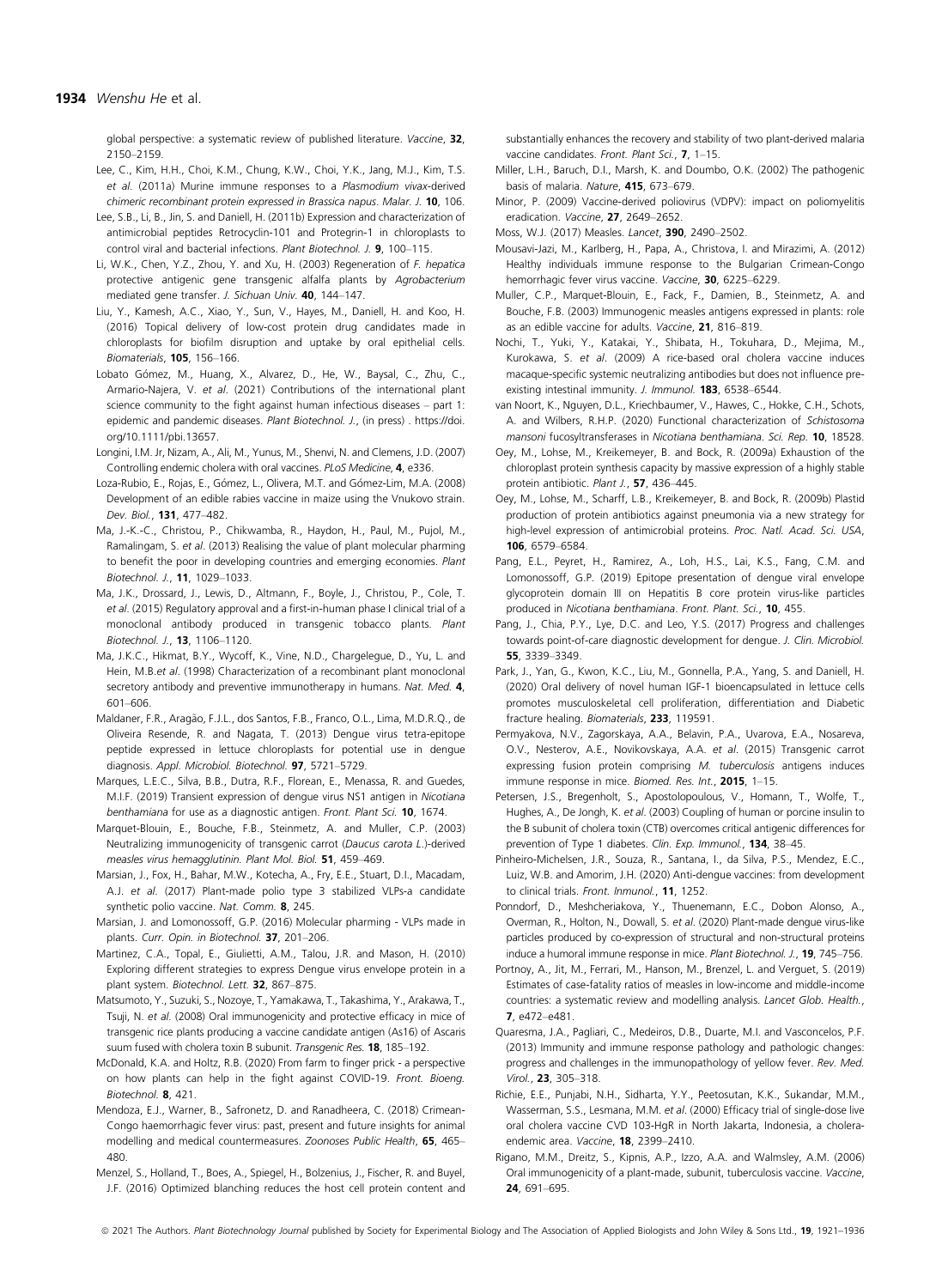- Rizzo, S., Imperato, P., Mora-Cárdenas, E., Konstantinidou, S., Marcello, A. and Sblattero, D. (2020) Selection and characterization of highly specific recombinant antibodies against West Nile Virus E protein. J. Biotechnol. 311, 35–43.
- Rosales-Mendoza, S. (2020) Will plant-made biopharmaceuticals play a role in the fight against COVID-19? Expert. Opin. Biol. Ther. 20, 545-548.
- Rosales-Mendoza, S. and Salazar-Gonzalez, J.A. (2014) Immunological aspects of using plant cells as delivery vehicles for oral vaccines. Expert. Rev. Vaccines, 13, 737–749.
- Ruhlman, T., Verma, D., Samson, N. and Daniell, H. (2010) The role of heterologous chloroplast sequence elements in transgene integration and expression. Plant Physiol. 152, 2088–2104.
- Rupprecht, C.E. and Dietzschold, B. (2017) Special issue: rabies symptoms, diagnosis, prophylaxis, and treatment. Trop. Med. Infect. Dis. 2, 59.
- Rybicki, E.P., Hitzeroth, I.I., Meyers, A., Dus Santos, M.J. and Wigdorovitz, A. (2013) Developing country applications of molecular farming: case studies in South Africa and Argentina. Curr. Pharm. Des. 19, 5612–5621.
- Saba, K., Gottschamel, J., Younus, I., Syed, T., Gull, K., Lössl, A.G., Mirza, B. et al. (2019) Chloroplast-based inducible expression of ESAT-6 antigen for development of a plant-based vaccine against tuberculosis. J. biotechnol.  $305.1 - 10.$
- Saba, K., Sameeullah, M., Asghar, A., Gottschamel, J., Latif, S., Lössl, A.G., Mirza, B. et al. (2020) Expression of ESAT-6 antigen from Mycobacterium tuberculosis in broccoli: An edible plant. Biotechnol. Appl. Biochem. 67, 148-157.
- Saito, S., Takagi, H., Wakasa, Y., Ozawa, K. and Takaiwa, F. (2020) Safety and efficacy of rice seed-based oral allergy vaccine for Japanese cedar pollinosis in Japanese monkeys. Mol. Immunol. 125, 63-69.
- Schwestka, J., Tschofen, M., Vogt, S., Marcel, S., Grillari, J., Raith, M., Swoboda, I. et al. (2020) Plant-derived protein bodies as delivery vehicles for recombinant proteins into mammalian cells. Biotechnol. Bioeng., 117, 1037-1047.
- Seid, C.A., Curti, E., Jones, R.M., Hudspeth, E., Rezende, W., Pollet, J., Center, L. et al. (2015) Expression, purification, and characterization of the Necator americanus aspartic protease-1 (Na-APR-1 (M74)) antigen, a component of the bivalent human hookworm vaccine. Hum. Vaccin. Immunother., 11, 1474–1488.
- Shenoy, V., Kwon, K.-C., Rathinasabapathy, A., Lin, S., Jin, G., Song, C., Shil, P. et al. (2014) Oral delivery of Angiotensin-converting enzyme 2 and Angiotensin-(1–7) bioencapsulated in plant cells attenuates pulmonary hypertension. Hypertension, 64, 1248-1259.
- Sherman, A., Su, J., Lin, S., Wang, X., Herzog, R.W. and Daniell, H. (2014) Suppression of inhibitor formation against FVIII in a murine model of hemophilia A by oral delivery of antigens bioencapsulated in plant cells. Blood, 124, 1659–1668.
- Shil, P.K., Kwon, K.C., Zhu, P., Verma, A., Daniell, H. and Li, Q. (2014) Oral delivery of ACE2/Ang-(1–7) bioencapsulated in plant cells protects against experimental uveitis and autoimmune uveoretinitis. Mol. Ther. 22, 2069– 2082.
- Simon, L.V., Hashmi, M.F., and Torp, K.D. (2020) Yellow Fever. 2020 Dec 1. In: StatPearls. Treasure Island (FL): StatPearls Publishing; 2020 Jan–. PMID: 29262028. [https://www.ncbi.nlm.nih.gov/books/NBK470425/.](https://www.ncbi.nlm.nih.gov/books/NBK470425/)
- Singh, A., Srivastava, S., Chouksey, A., Panwar, B.S., Verma, P.C., Roy, S., Singh, P.K. et al. (2015) Expression of rabies glycoprotein and ricin toxin B chain (RGP-RTB) fusion protein in tomato hairy roots: a step towards oral vaccination for rabies. Mol. Biotechnol., 57, 359–370.
- Snapper, C.M. (2018) Distinct immunologic properties of soluble versus particulate antigens. Front. Immunol., 9, 598.
- Spök, A., Twyman, R.M., Fischer, R., Ma, J.-K.-C., and Sparrow, P.A.C. (2008) Evolution of a regulatory framework for pharmaceuticals derived from genetically modified plants. Trends Biotechnol., 26, 506–517.
- Srinivasan, A., Herzog, R.W., Khan, I., Sherman, A., Bertolini, T., Wynn, T. and Daniell, H. (2021) Preclinical development of plant-based oral immune modulatory therapy for haemophilia B. Plant Biotechnol J. (online first, [https://](https://doi.org/10.1111/pbi.13608) [doi.org/10.1111/pbi.13608\)](https://doi.org/10.1111/pbi.13608)
- Staub, J.M., Garcia, B., Graves, J., Hajdukiewicz, P.T.J., Hunter, P., Nehra, N., Paradkar, V. et al. (2000) High yield production of a human therapeutic protein in tobacco chloroplasts. Nature Biotechnol., 18, 333-338.
- Su, J., Zhu, L., Sherman, A., Wang, X., Lin, S., Kamesh, A., Norikane, J.H. et al. (2015) Low cost industrial production of coagulation factor IX bioencapsulated in lettuce cells for oral tolerance induction in hemophilia B. Biomaterials, 70, 84–93.
- Sutherland, I.A. and Leathwick, D.M. (2011) Anthelmintic resistance in nematode parasites of cattle: a global issue? Trends Parasitol., 27, 176–181.
- Tacket, C.O., Mason, H.S., Losonsky, G., Clements, J.D., Levine, M.M. and Arntzen, C.J. (1998) Immunogenicity in humans of a recombinant bacterialantigen delivered in transgenic potato. Nat. Med., 4, 607-609.
- Tacket, C.O., Mason, H.S., Losonsky, G., Estes, M.K., Levine, M.M. and Arntzen, C.J. (2000) Human immune responses to a novel norwalk virus vaccine delivered in transgenic potatoes. J. Infect. Dis., 182, 302-305.
- Takagi, H., Hiroi, T., Yang, L., Takamura, K., Ishimitsu, R., Kawauchi, H. and Takaiwa, F. (2008) Efficient induction of oral tolerance by fusing cholera toxin B subunit with allergen-specific T-cell epitopes accumulated in rice seed. Vaccine, 26, 6027–6030.
- Takaiwa, F., Wakasa, Y., Takagi, H. and Hiroi, T. (2015) Rice seed for delivery of vaccines to gut mucosal immune tissues. Plant Biotechnol J., 13, 1041–1055.
- Talapko, J., Škrlec, I., Alebić, T., Jukić, M. and Včev, A. (2019) Malaria: the past and the present. Microorganisms, 7, 179.
- Terryn, S., Francart, A., Rommelaere, H., Stortelers, C. and Van Gucht, S. (2016) Post-exposure treatment with Anti-Rabies VHH and vaccine significantly improves protection of mice from lethal rabies infection. PLoS Negl. Trop. Dis., **10**, e0004902.
- Thomas, S.J. and Yoon, I.K. (2019) A review of Dengvaxia®: development tc deployment. Hum. Vaccin. Immunother., 15, 2295-2314.
- Tilles, S.A. and Petroni, D. (2018) FDA-approved peanut allergy treatment: the first wave is about to crest. Ann. Allergy Asthma. Immunol., 121, 145-149.
- Tregoning, J.S., Clare, S., Bowe, F., Edwards, L., Fairweather, N., Qazi, O., Nixon, P.J. et al. (2005) Protection against tetanus toxin using a plant-based vaccine. Eur. J. Immunol., **35**, 1320-1326.
- Tregoning, J.S., Nixon, P., Kuroda, H., Svab, Z., Clare, S., Bowe, F., Fairweather, N. et al. (2003) Expression of tetanus toxin fragment C in tobacco chloroplasts. Nucleic Acids Res., 31, 1174–1179.
- Tsekoa, T.L., Lotter-Stark, T., Buthelezi, S., Chakauya, E., Stoychev, S.H., Sabeta, C., Shumba, W. et al. (2016) Efficient in vitro and in vivo activity of glyco-engineered plant-produced Rabies monoclonal antibodies E559 and 62–71-3. PLoS One, 11, e0159313.
- Tusé, D., Nandi, S., McDonald, K.A. and Buyel, J.F. (2020) The emergency response capacity of plant-based biopharmaceutical manufacturing-what it is and what it could be. Front. Plant. Sci. 11, 504019.
- Ulbert, S. (2019) West Nile virus vaccines current situation and future directions. Hum. Vaccin. Immunother. 15, 2337–2342.
- Uvarova, E.A., Belavin, P.A., Permyakova, N.V., Zagorskaya, A.A., Nosareva, O.V., Kakimzhanova, A.A. and Deineko, E.V. (2013) Oral immunogenicity of plant-made Mycobacterium tuberculosis ESAT6 and CFP10. Biomed. Res. Int., 2013, 1–8.
- Van Dolleweerd, C.J., Teh, A.Y., Banyard, A.C., Both, L., Lotter-Stark, H.C., Tsekoa, T., Phahladira, B. et al. (2014) Engineering, expression in transgenic plants and characterisation of E559, a rabies virus-neutralising monoclonal antibody. J. Infect. Dis., 210, 200–208.
- Vickery, B.P., Vereda, A., Casale, T.B., Beyer, K., du Toit, G., Hourihane, J.O., Jones, S.M. et al. (2018) AR101 Oral immunotherapy for peanut allergy. N. Engl. J. Med., 379, 1991–2001.
- Virdi, V., Palaci, J., Laukens, B., Ryckaert, S., Cox, E., Vanderbeke, E., Depicker, A. et al. (2019) Yeast-secreted, dried and food-admixed monomeric IgA prevents gastrointestinal infection in a piglet model. Nature Biotechnol., 37, 527-530.
- Voepel, N., Boes, A., Edgue, G., Beiss, V., Kapelski, S., Reimann, A., Schillberg, S. et al. (2014) Malaria vaccine candidate antigen targeting the preerythrocytic stage of Plasmodium falciparum produced at high level in plants. Biotechnol. J., 9, 1435–1445.
- Wassmer, S.C., Taylor, T.E., Rathod, P.K., Mishra, S.K., Mohanty, S., Arevalo-Herrera, M., Duraisingh, M.T. et al. (2015) Investigating the pathogenesis of severe malaria: a multidisciplinary and cross-geographical approach. Am. J. Trop. Med. Hyg., 93, 42–56.
- Watson, J., Koya, V., Leppla, S.H. and Daniell, H. (2004) Expression of Bacillus anthracis protective antigen in transgenic chloroplasts of tobacco, a nonfood/feed crop. Vaccine, 22, 4374–4384.